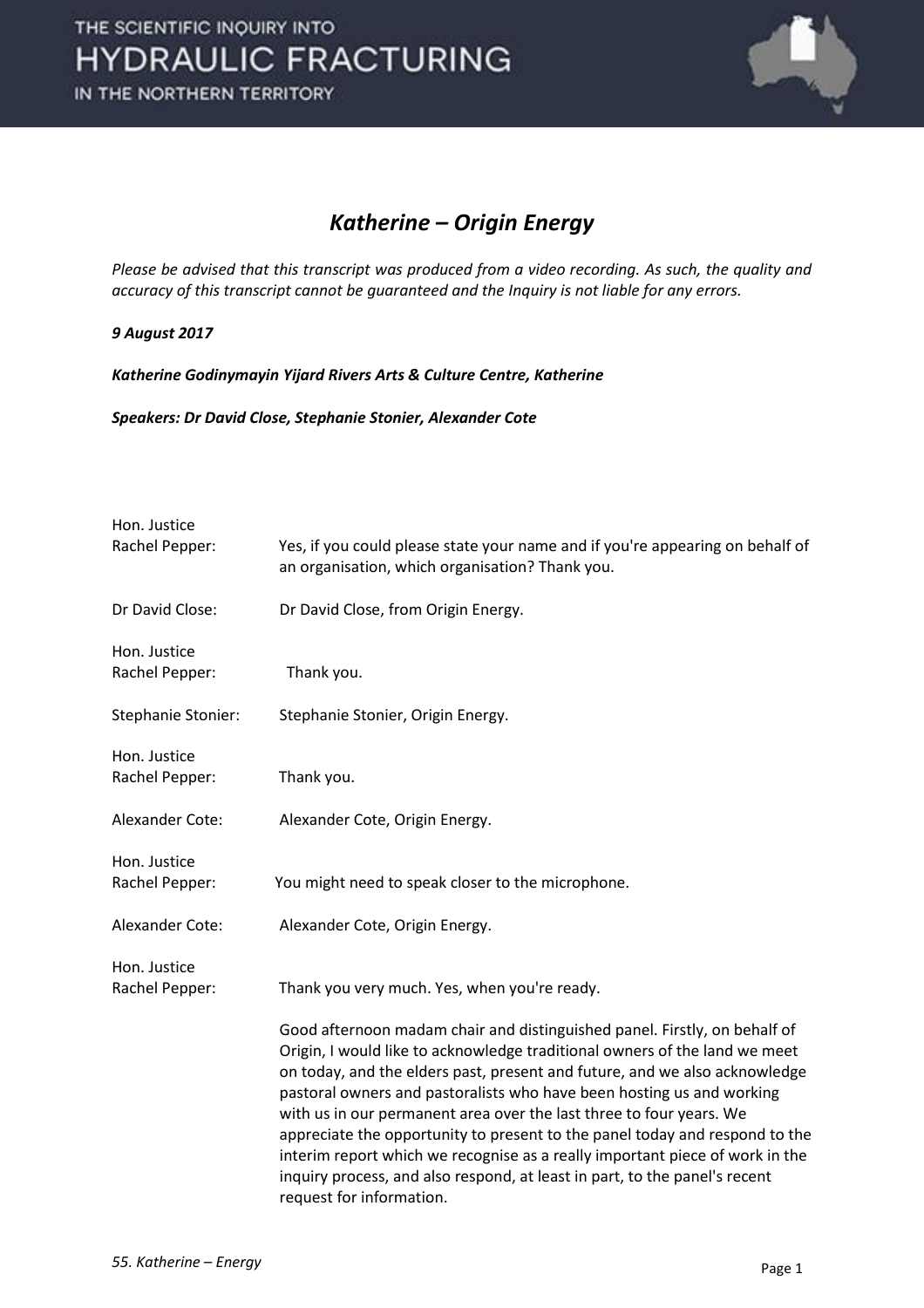

We also plan to submit our data and written response to that recent request for information. We support the inquiry process and it's important to bring certainty to the entire gas industry. It's an industry that we believe could bring socioeconomic benefits to the local communities in the Beetaloo area and surrounding regions, and also potentially bring benefits to the Northern territory in Australia more broadly as the Beetaloo does have the potential to deliver gas supply, security and flexibility to the Australian gas market if it can be shown to be commercial. As, or more importantly, gas power generation is vital to the security and affordability of electricity supply as the Australian electricity market transitions to lower emissions energy sources.

The specific maters and which we'd like to present to the panel today are exploration appraisal in the Northern Territory and the Beetaloo Basin in particular. Grand water baseline data, oil use and reuse in hydraulic fracturing. Well integrity and barrier failure as well, barrier in particular. The development potential and compatibility with multiple ….. Stakeholder communication and public benefits, and firmly the need for objective or outcome-based robust regulations that avoid our necessary prescription where possible. Of course, each of these areas will be three important themes; consistent themes I think, that the Beetaloo could represent a genuine opportunity for economic growth without the need to sacrifice the territory's unique environment or other industries.

The critical need for exploration and appraisal to be allowed to continue so that more data to assess all aspects of the opportunity and minimise the need for assumptions to be used in these assessments, and the need of course for robust, objective-based regulations and a clear and fair land access framework. I will now turn to the material that I think you are sharing amongst yourselves and hopefully you have access to.

Rachel Pepper: Yes, we do. Thank you.

Hon. Justice

Dr David Close: Just see if you're fast enough to get that document. Australia, and many other countries saw an increased effort in unconventional exploration from the mid to late 2000s. Most of this effort in Australia was focused in Western Australia, South Australia and the Northern Territory. Today, unconventional exploration has not provided the technical success to suggest that outside of Queensland CSG resources there is potential to replace the depletion of conventional resources. The interim report on page 35 quotes the 2014 GSI Australia Study that report approximately 12 trillion cubic feet of contingent shale gas resources.

> When GSI Australia update that in 2017, which I understand they're planning to, it will show a major downward revision in those contingent resources. That reflects the changing perception of the Cooper base and shale play in particular that would have been perceived in 2014. From 2006 to 2016, which is approximately the period this map represents, the NC did see a ramp up in the area on their exploration permits or applications for exploration permits and in drilling activity. However, even during a time of high oil prices and following the shale revolution in North America that set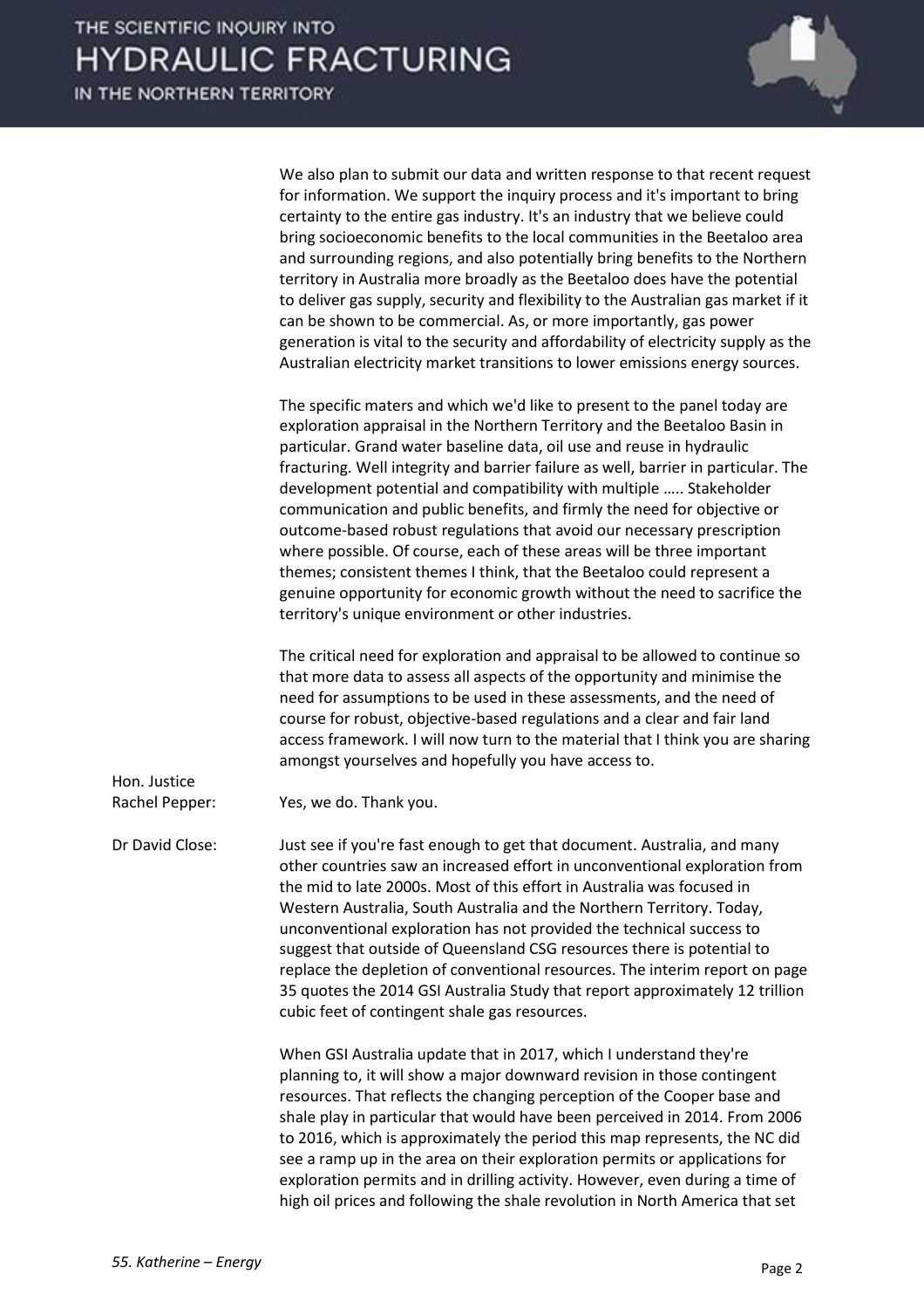

very high expectations of an abundance of unconventional resources in Australia, the activity was still focused to two to three pretty discreet areas, led to approximately 25 wells being drilled, less than 10 of which were fracture-stimulated.

In the Southern Georgina exploration, as an example, was the focus of a number of companies as the orange area of the map in front of us there. Ultimately, the exploration demonstrated a lack of technical prospectivity and we are unlikely to see, in our opinion, the resumption of exploration foreign conventional oil gas in that play. It's effectively been technically sterilised. This is indicative of the exploration cycle, where most exploration projects do not proceed to development due to some fundamental technical factors, hence despite the high proportion of the territory that is under an exploration permit or application today, it is our considered opinion that very few areas are genuinely prospective. The Beetaloo is one area that has seen sustained activity and encouraging technical results over this period.

It is also the area where, outside of the Amadeus Basin, there has been the longest history of permits, with the area currently held by Origin being under permit almost continuously since the 1980s. The next slide shows a schematic illustration of a road map of the full exploration to development cycle, and it shows where we consider the Beetaloo to be on that path to a potential development. We, and other operators, are in the very early stages of an exploration and appraisal project. The project, as it's currently defined, includes nine wells over a five-year permit term. We have drilled four wells a day with the moratoreum preventing the completion of year three activities.

There are multiple stages illustrated here that precede a development decision, and they take quite some time as is illustrated in the graphic, each of which involves a relatively discreet package of work that increases in scope and budget as the project matures. Each leads to a decision gate toward an exit, or precedes to the next stage of activity. There are also multiple layers of approval required to acquire production licences and developmental project approval set by stay and federal levels, and that's if all of the technical gates are successfully passed. We do hear the concerns that there is an impending rapid move to development from the current project status, which when coupled with a substantial amount of the territory currently under permit has created concern that the industry could grow and spread rapidly.

We don't think that's a likely scenario given the number of potential factors that would limit that preceding rapidly. The 67,000 well calculation by Frogtech, which was undertaken looking at any potential aquiferous stress as part of the Ecola Study in 2013 has unfortunately been used to reinforce this perception, and we deal with this in some detail in our end submission. I'll refer you to that. Although we don't anticipate widespread potential development across the territory, we are encouraged by the results today in the Beetaloo. Turning to the next graphic, it's a cross section from across the Beetaloo Basin and not just Origin's permits. This cross section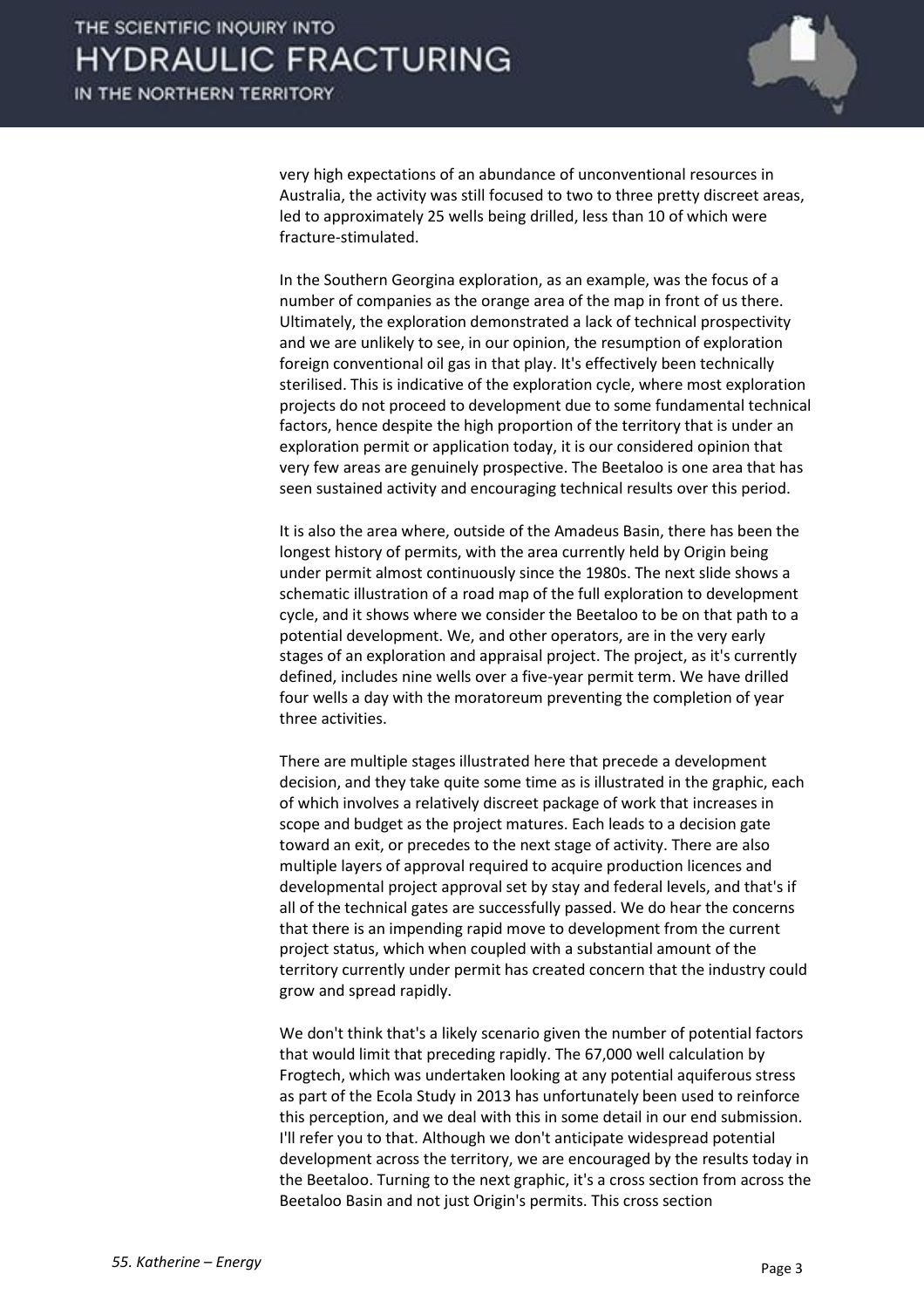

demonstrates a really important factor, that the positive technical results exist across much of the Beetaloo.

This is critical for economic success, and it's also very relevant to the panel's request for information regarding the need to increase drilling intensity outside of the core area. What this graphic demonstrates is that that core area can be quite large and it would take a very, very substantial development to start to exceed in the core area. Now, we need more data to define what core area means over time and exactly whether there is a sweet spot and where it is, but the initial results, from a relatively limited subset of data, encouraging to show that it is substantial in terms of area. The other thing to note is that the target intervals, particularly what we refer to as the middle ….area, B shale, which is highlighted in the cross section, is relatively concentrated in terms of thickness.

This is idea for containment of fracture height growth, and also in terms of resource concentration, both of which are critical factors for the successful horizontal development. So really positive data from, as I said, a relatively limited subset today. Though largely focused on the Velkerri formation today, the Kaela formation remains of technical and potentially economic interest. It is likely rich in natural gas liquids and condensate that are in a gas phase within the reservoir, but can be extracted changing the pressure or temperature conditions. Such liquids or condensate would improve project economics substantially. The Kaela formation is explicitly addressed as a potential target in our earlier submission to the inquiry.

Our comments regarding the vertical separation are equally applicable for the Kaela and Velkerri formations. As the panel are aware, Origin drilled the first horizontal well under Beetaloo in 2015 and fracture-stimulated and tested that well in 2016. The results of that well, the ….. and W1H well prompted the declaration of a discovery through the local territory government and through the Australian Stock Exchange, and subsequently the recognition of a contingent resource. The contingent resource booking is a pretty important milestone in the basin, but is not, as referred to on page seven of the interim report, known that there are economically viable shale gas deposits in the Beetaloo.

This is a really important distinction between a contingent resource booking and a reserves booking. Contingent resources are by definition only considered to be commercial contingent on some other factor. For example, either market, or price, or some technical factors. They are a confirmation that a technically recoverable resource that could potentially be commercial exists. We're confident to make that statement, and we are confident to say that at this point we know that it could be commercial. The exploration campaigns to-date have largely decreased the volume of the resource as I've discussed, but there is still a substantial amount of work required to convert to reserves.

Most importantly, from a reserves perspective, we don't know yet what a most likely estimated ….. recovery or ultimate recovery per well and a per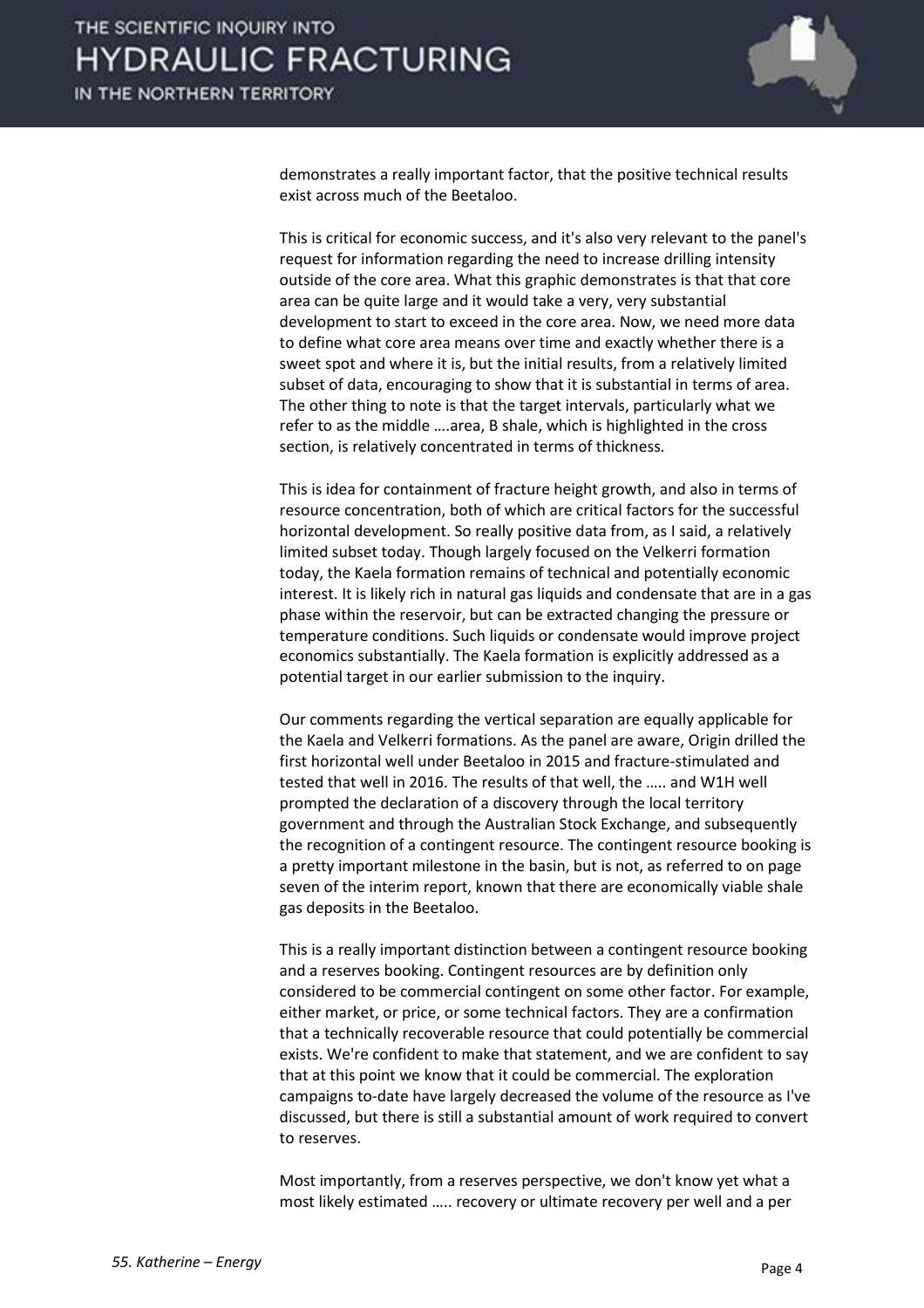

well cost will be. If the Beetaloo is commercial, though, the consistency of the quality of the reservoir that we're seeing in the reservoir; in the cross section and the map area over which it is known, are likely to be able to provide a long term, flexible gas supply option for domestic and export demand. We understand that a critical aspect of any project preceding to development in the future will of course mean environment approvals. Having appropriate environmental baseline data to seek such approval will as well be critical.

Almost immediately upon becoming operators of the permits in August 2014, Origin began our grand monitoring programme. We have submitted detailed information regarding our programme previously and provided the 2014 desktop study that our programme built upon. As we've stated previously, our programme exceeds the regulatory minimum and we have installed additional monitoring in all wells. There has been some commentary to the panel about the hydraulic conductivity of the Cambrian limestone aquifer, and we do expect that the Cambrian limestone aquifer in the Beetaloo area to have a high hydraulic conductivity, but our data, and existed data show a relatively low hydraulic head across the area. The transvisibilities will typically be lower.

Our operations at the …and W1H well in 2016 allowed us to acquire data from a relatively localised area. In total, about 10 to 11 mega-liters was extracted from the Cambrian limestone aquifer over a period of approximately five weeks. Log of data from the extractive water boars as in this chart, which is … That chart, sorry, shows how rapidly draw down returns to zero metres after pumping ceases. The chart also shows the water level in a monitoring bore approximately three kilometres via the green line from about three kilometres from the lease. During that entire extraction period, it shows no change in its water level. This data show that in this area, the Cambrian limestone aquifer has the potential to supply substantial volumes without impacting the aquifer level or deliverability even in a localised area.

We'll be showing this data in the written submission. Origin are already collaborating with other operators. CSIRO were able to expand the collection of baseline data. Now this expansion is being managed by CSIRO who are very much at arms length from the operators. Our expectation, if activity is permitted to continue, is that our baseline data acquisition will expand to include other aspects of the environment. Origin does undertake some of its own baseline studies in its areas of operations, but we also support independent studies through universities and research organisations. Establishing the location and extent of any fugitive emissions that currently exist as landscape emissions in the Beetaloo is obviously of critical importance to Origin private development.

It would be a priority for us over the coming years. Likewise, understanding the baseline air quality and biodiversity is critical. We will provide further commentary in our written submission regarding potential methods to complete appropriate baseline studies, and we propose that such baseline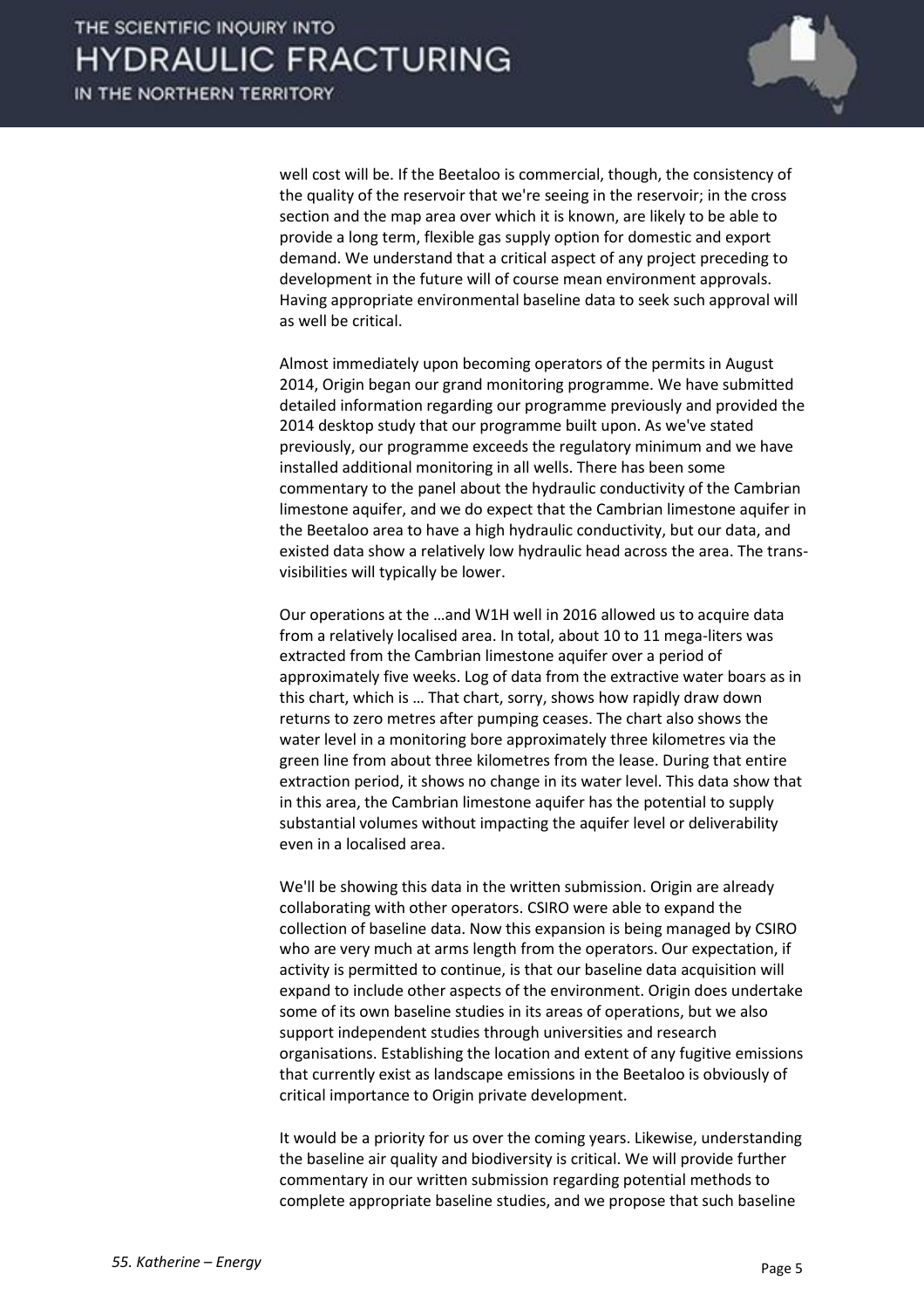IN THE NORTHERN TERRITORY



studies are appropriately commenced in parallel to ongoing small scale exploration appraisal. Data from such exploration appraisal will be critical to inform the geography of the appropriate baseline studies at a minimum. I'll now handover to Alex to discuss water use in an unconventional development and well integrity.

Alexander Cote: Thank you very much Dave. Good afternoon madam chair and distinguished panel. Thank you again for the opportunity to speak today. Origin recognised the importance of ground water usage, ground water resources, and the importance of proper management around those resources. Assessing water requirements for shale gas development in relation to in areas sustainable yield is an important task, is an important undertaking and one that we are progressing. The risk of stressing the CLA ground water resource in the Beetaloo Basin, we believe, is remote. Research estimating the sustainable yield from the CLA in the Beetaloo area highlights that the CLA is currently underutilised and could easily support the additional draw from the shale gas industry.

> It is estimated that the sustainable yield of the CLA in the Beetaloo area is in excess of 100,000 mega-liters a year. Current usage estimates are currently at about 6,000 mega-liters a year. A 1,000 to 1,200 well development scenario as described in the interim report would require 5,000 mega-liters per year at peak demand assuming no recycling of flow back water. Even without accounting for recycling, this would mean that only 11% of the estimated sustainable yield is required to support both the pre-existing and the peak shale gas water demand. Given that there is an order of magnitude difference between the forecasted water demand and the estimated sustainable yield, the risk of overusing, or over-allocating the CLA as a result of a shale gas development is low.

> In addition, water levels are, and will continue to be monitored and assessed at both the local and regional scale, ensuring the sustainable management of the resource. Origin also supports quotas and good regulatory framework around the management of the water resource. Next, I'll move on to recycling. Sourcing, recovery of load fluid, recycling and disposal of that fluid are all inextricably linked. The ability to recycle flow back water to use in subsequent hydraulic factor stimulation operations reduces the amount of water that needs to be sourced, and in my mind, more importantly, the amount that needs to ultimately be disposed of. The Beetaloo does not have readily available disposal options.

Frequently used disposal options for hydraulic fracture stimulation fluids includes disposing of the flow back water into depleted reservoirs using injection wells, or quite commonly used in enhanced oil recovery operations, neither of which we really have across the Beetaloo area. It is unlikely that these options will be valid options in the region. Without such options, recycling offers a promising solution. Other areas with limited disposal options, such as the Marcellas, have demonstrated recycling rates approaching 100% of the recovered load fluid. An older panel has been discussing the difference between load fluid recovery and recycling. Load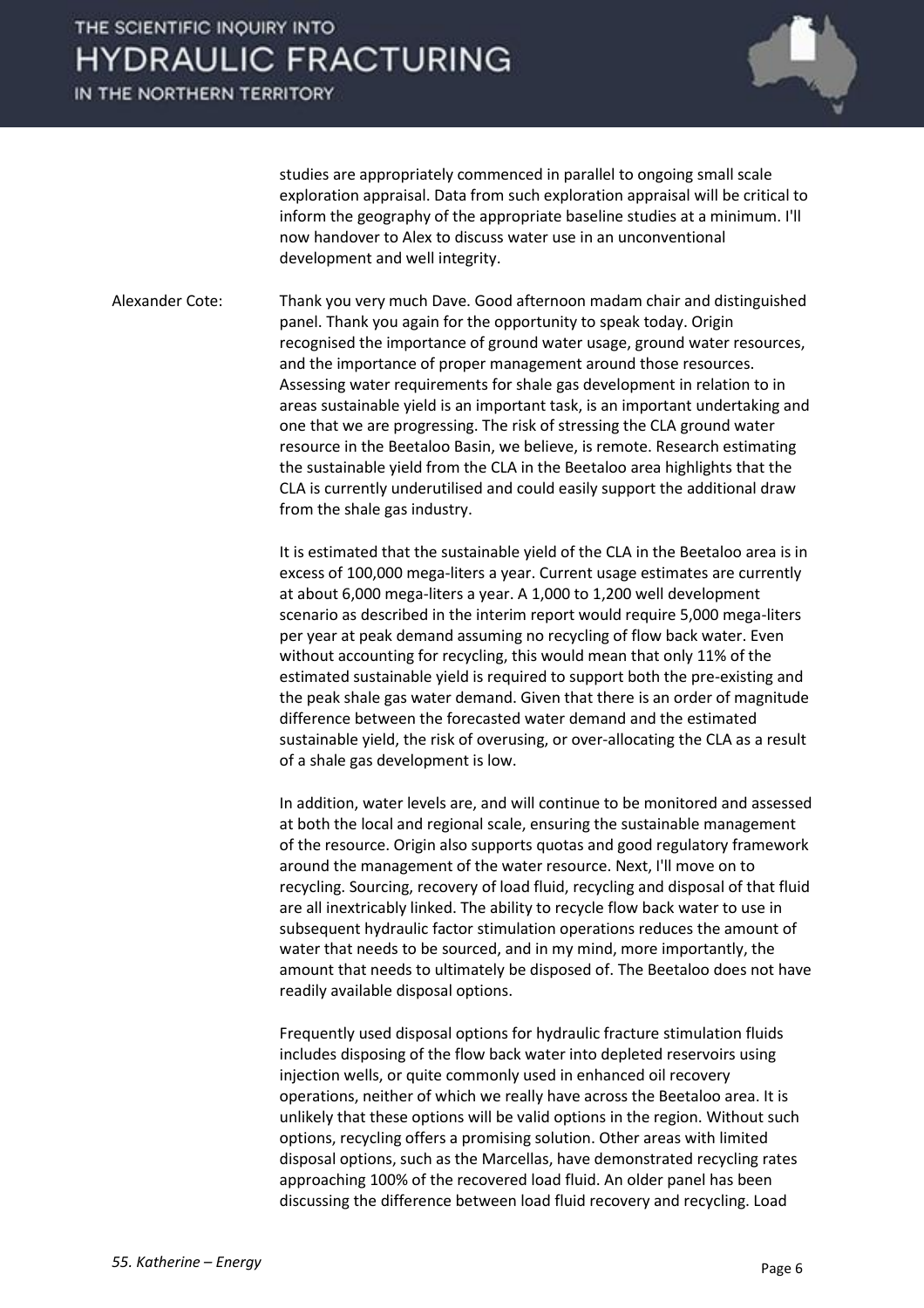

fluid recovery is the amount of fluid we get back from what we put into the well bore.

The percent of load fluid recovery varies substantially from shale play to shale play. It can be as low as 10%, and in some areas exceeds 90%, so it's quite variable. At Amanji, 18% of the load fluid was recovered by the end of the production test. We estimate that approximately 30% of the load fluid would be recovered if we had continued to produce the well. The Amanji values are a single data point, and it's too early to know what the expected load fluid recovery on average for a well in the Beetaloo might be. This is also subject to change depending on factors such as what the go forward hydraulic fracture stimulation fluid might look like.

For example, at Amanji, we used a hybrid system, whereas go forward we might locate using sleek water systems. This could have an impact on what the recovered load fluid percentage could be. Recovered load fluid at Amanji was sampled and analysed. The flow back fluid is primarily ….. with a limited number of geogenic components. Relatively low norms in comparison to North American shales and low detox values compared to North American shales in line with detox values we see in CSG flow back. Origin will be submitting the analysis of the flow back fluid along with a comprehensive risk assessment that assesses both the components of the hydraulic fracture stimulation fluid and the geogenic components as part of the written response.

Our analysis indicates that the flow back fluid would be suitable for reuse in subsequent hydraulic fracture stimulation operations, and that we could expect to achieve a recycle rate in the range of 90 to 100%. In order to recycle water for hydraulic fracture stimulation use in a development scenario, in-field storage will be required. In order to limit the amount of storage required, Origin, like Santos, would plan on operating year round during a development scenario. It was suggested at a panel session last week that Origin would not operate or hydraulically fracture stimulate in the wet season, though it is true that we have avoided drilling and hydraulic fracture stimulations during the exploration phase to-date. This has been primarily for logistical and civil engineering requirements.

For example, all weather roads in the Beetaloo would be prohibitively expensive during an exploration phase. In a development phase, this changes. At the last panel hearing, the panel requested that Origin comment on the contamination of ground water as a result of activities associated with hydraulic fracture stimulation operations, and in particularly in relation to the 2016 EPA report. The EPA report is comprehensive and follows the entire hydraulic fracture stimulation water cycle from acquisition to reuse and disposal. The modes of potential environmental exposure can be categorised into surface releases, during chemical mixing and produced water handling stages, and induce pathways during injection and production stages.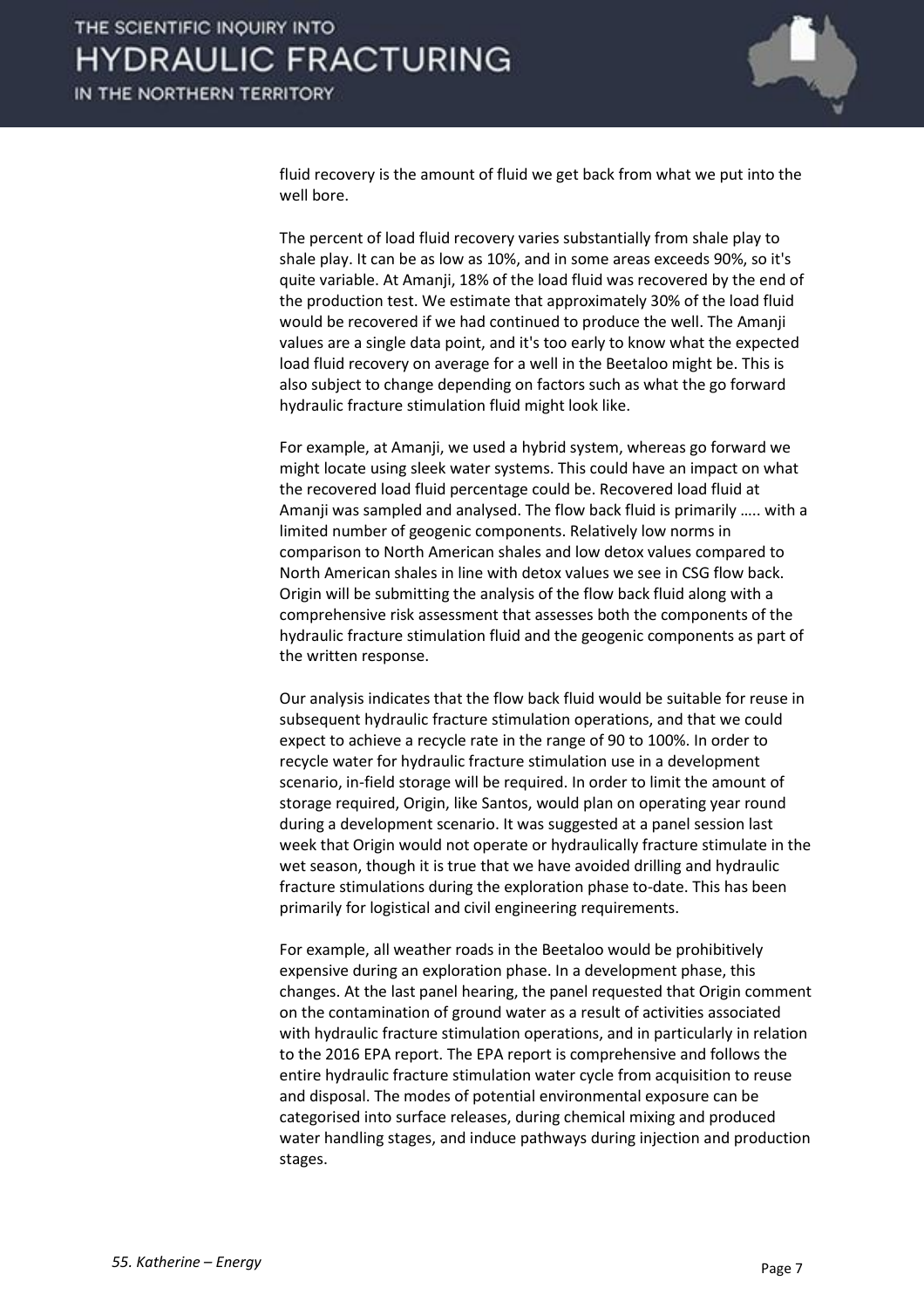

I'll summarise the risks and factors that affect the frequency identified by the EPA, before relating it back to the Beetaloo. I'll begin on the surface side with chemical mixing and surface handling. As outlined in the EPA and the interim report, spills are a challenge for the industry, and there have been spills that have reached soil and surface water receptors. In the EPA report they identified and analysed 36,000 spills reported between 2006 and 2012. Of these it is important to note that only 151 were associated with hydraulic fracture stimulation operations. Of the spills associated with hydraulic fracture stimulation operations, a majority of these occurred due to either equipment failure or human error.

Origin takes the risks to spills seriously and applies a three tier barrier philosophy, to prevent spills from reaching or impacting ground or surface water resources. The first barrier is for prevention. This is all about testing and maintaining the integrity of the system. The second tier spill containment, systems can fail and humans will make mistakes, for this reason we use secondary containment. The third is to be prepared to remediate in the event of the first two barriers failing. If a spill were to occur in the Beetaloo, we're fortunate that the depth of the aquifer and the barriers present presented by clay layers between the surface and the aquifer, along with being prepared just short response time, reduces the likelihood of a spill reaching and impacting ground water resources, in the event the first two barriers fail.

I will now move on to issues associated with fluid migration and subsurface. The EPA identified two potential induced pathways, for fluids to migrate between hydrocarbon bearing zones and drinking water resources, fluid migration pathways along the production well, and fluid migration associated with induced fractures within the subsurface. The primary factors discussed by the EPA the can affect the frequency or severity of ground water impact, as a result of induced conductivity are, the construction and condition of the well that is being hydraulically fracture stimulated, the amount of vertical separation between the production zone and the formation that contain drinking water, and the location depth and condition of nearby wells or natural faults or fractures.

The first thing I wanted to review a special case that was highlighted in the EPA report. There are very few instances of complete loss of well integrity during pumping operations. However such an instance did occur in Killdeer, North Dakota in 2010. The well completely lost integrity during pumping and resulted in 2000 barrel release of frack fluid into the environment. Though this was the first incident to lead to a release, as a result of complete loss of well integrity in North Dakota, data would indicate that at least five …

There were five prior incidents of where barrier had failed during pumping. The cause of these incidents in North Dakota can be contributed to several factors, inadequate casing design, inadequate pressure testing and undefined safe operating envelope and inadequate regulatory review. At the well that failed in Killdeer, the pressure relief valve was found to be improperly set to well above the pressure to which the well had been tested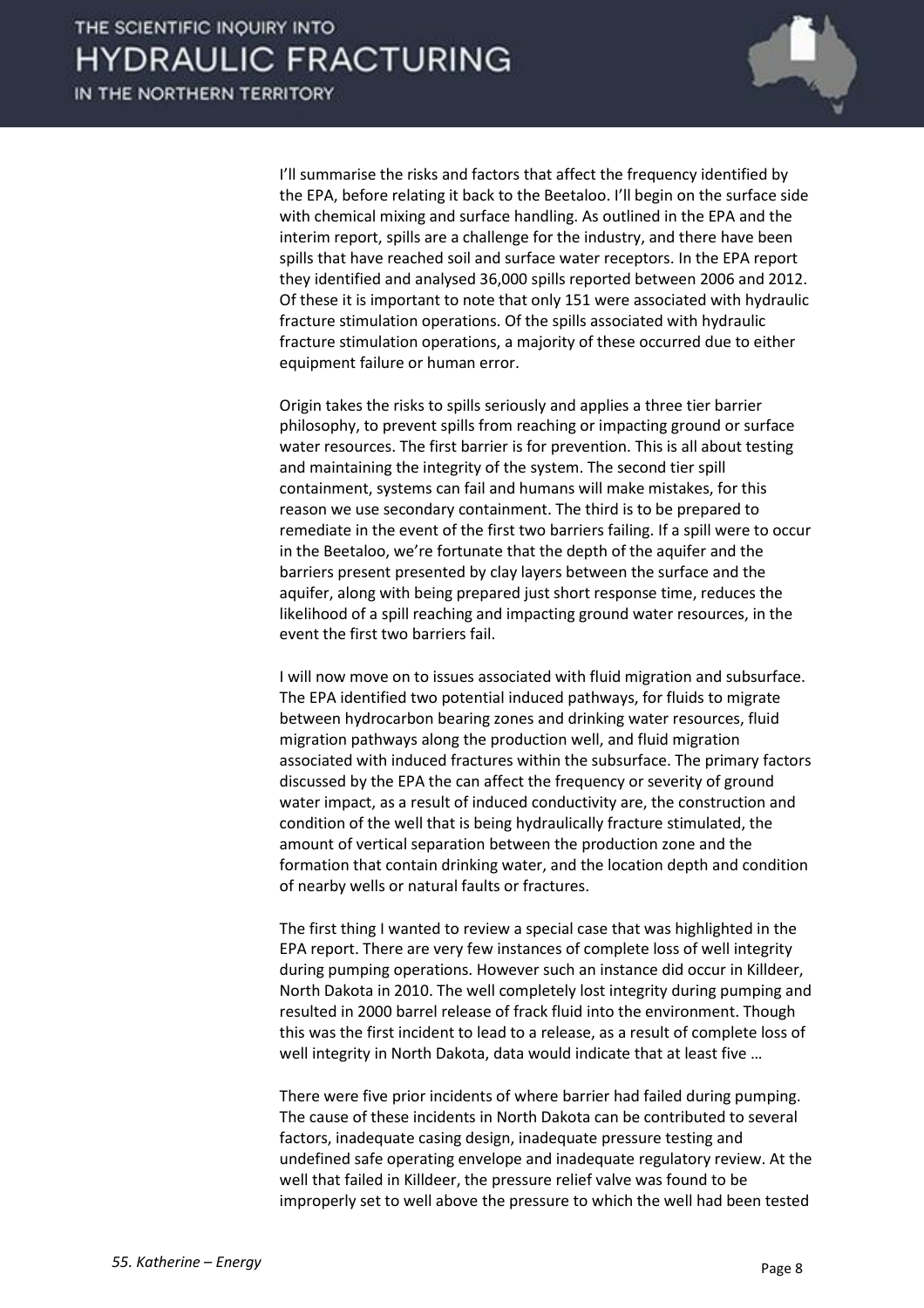

to. The regulator though requiring pressure testing, to be conducted did not review and validate the pressure test on all occasions, prior to allowing hydraulic fracture stimulation operations to commence.

This incident brought changes in the North Dakota regulator. Since the Killdeer incident the North Dakota regulator now reviews all the pressure tests prior to issuing approval to hydraulic fracture stimulated well. There have been no reported incidents since. I believe this is also good demonstration of industry, one sharing their lessons between various regulatory regimes in North Americana and between operators and service companies. Typically when there are large scale incidents, industry typically along with regulators react swiftly. I would like to comment about the process out of …., as it will be different that that was experienced in North Dakota.

Pressure testing prior to hydraulic fracture stimulation operations, is both an internal requirement of Origin and a regulatory requirement in the NT, prior to any hydraulic fracture stimulation operation. Pressure testing was conducted prior to stimulation out of …. The system was tested to 10,000 PSI. The pressure test was not only reviewed by Origin, but the regulator as well before being issued approval. The pressure test is important test as it is used to define the safe operating enveloped ring of stimulation of operations. Most important limit that the operating envelope defines is the maximum line pumping pressure.

The maximum line pumping pressure at Mudgee was set to 9,300 PSI to maintain a safety margin. To ensure that this was not exceeded each hydraulic fracture stimulation pumping unit had an automated high pressure shut off control, as well as a pressure relief valve that was installed on the surface treating lines, that would prevent pressure from being exceeded above the maximum line pumping pressure. I will now move on to the comments about well construction and stray gas migration. The well injection section documented occurrences of where stray gas migration leads to increased methane concentration in aquifers.

The EPA has included the production stage of the wells life cycle, with a relatively short injection stage in the report. I believe this can cause some confusion as it would suggest that these incidents are often associated with pumping operations. Firstly the EPA is correct in their assessment that poor well construction can lead to an increased likelihood in stray gas migration. However the challenge of preventing stray gas migration is irrespective, if whether the well is conventional or unconventional, fracture stimulated or unfracture stimulated, vertical or horizontal.

The examples provided in EPA report included Pathilion and the Wattenberg field. Neither of these plays or show plays and many of the wells associated with stray gas migration and both of these plays were unstimulated. …. from Colorado School of Mines conducted a study, on the failure rates of wells in the Wattenberg fields in Colorado. They grouped and ranked common vertical deviated and horizontal well bore barrier designs, based on risk of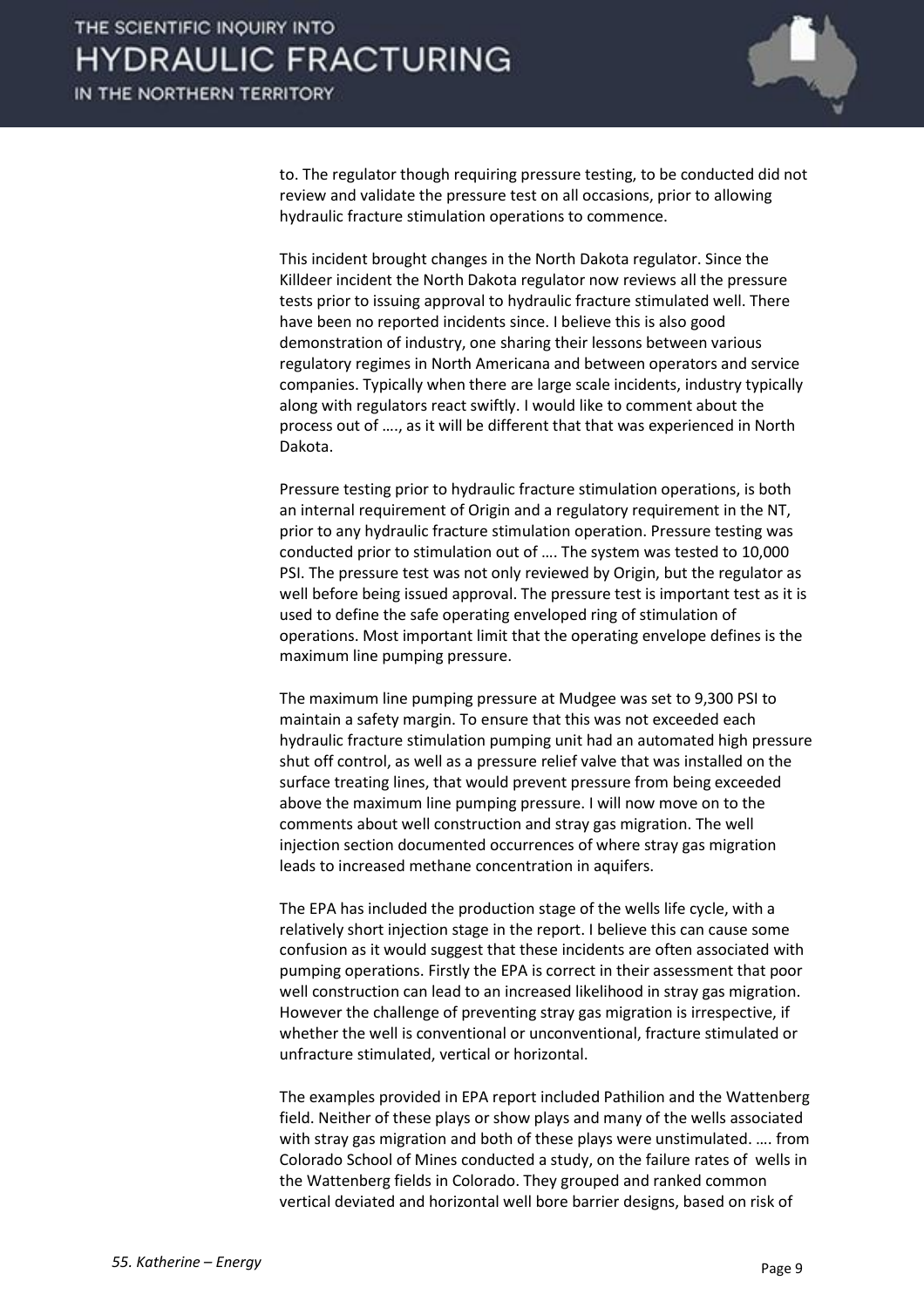

multiple barriers failures which is presented, the table presented on this slide. On the left hand side of the slide you'll find a well with, it is a category one well associated with the table, and on the right had side is a well that is a category seven well.

You'll see that there is substantial difference between the designs of those two wells. Further to put this into context, Origin's internal standards would require a well to meet category six requirements at a minimum, during production operations and at least a category seven requirement for well abandonment. The design of Origin's Beetaloo wells align with category nine requirements, which has an even lower risk profile than the wells ………studied. The next slide includes a table of the results of their study. The study shows the wells with appropriate surface casing and cement tops.

Category six and seven have seen no failures in the field to date regardless of their orientation. These findings are repeated by the Environmental Protection Authority. These two primary causal factors of aquifer contamination resulting from fluid migration pathways, within and along the production well which are inadequate surface casing depth, that is the casing is not set below the aquifer and inadequate top of cement, that is the cement is not set above the shallowest hydrocarbon bearing zone. In the Wattenberg field you can see how operators have responded to this challenge over time.

The chart shows the trends of where surface casing has been set and where cement tops are. You can see that over time operators have been continuously setting their surface casing deeper to handle this challenge, and been … Their top of cement is higher. Unsurprisingly this trend aligns with the elimination of new stray gas migration cases cause by new wells seen in the Wattenberg field. For stray gas to occur you need a hydrocarbon bearing formation, a pathway and a drive mechanism.

If we make the assumption that a pathway is present, let us quickly investigate the ability and likelihood to migrate hydrocarbons, or other fluids from where they currently reside to an aquifer in the Beetaloo setting. The portable aquifers that we are interested in protecting from stray gas or fluid migration, are relatively shallow in the Cambrian factors, that will affect the ability for a fluid to migrate include the transmissibility of the formation, pressure differential between the reservoir and the aquifer and lastly the fluid density. Transmissibility is how easily a fluid flows through a porous medium.

Formations that are of considerable concern are high permeability formations, with low viscosity fluids. These pose the highest threat. Fluids are lazy. Even if a migration pathway exists and there is sufficient transmissibility, this does not mean a fluid will move. A fluid will only move, if there is a drive mechanism that is it needs to move from a place of higher relative potential energy, to a place of lower potential energy. What this essentially means is the formation you are leaving needs to have a high pressure gradient than the formation that you are travelling to.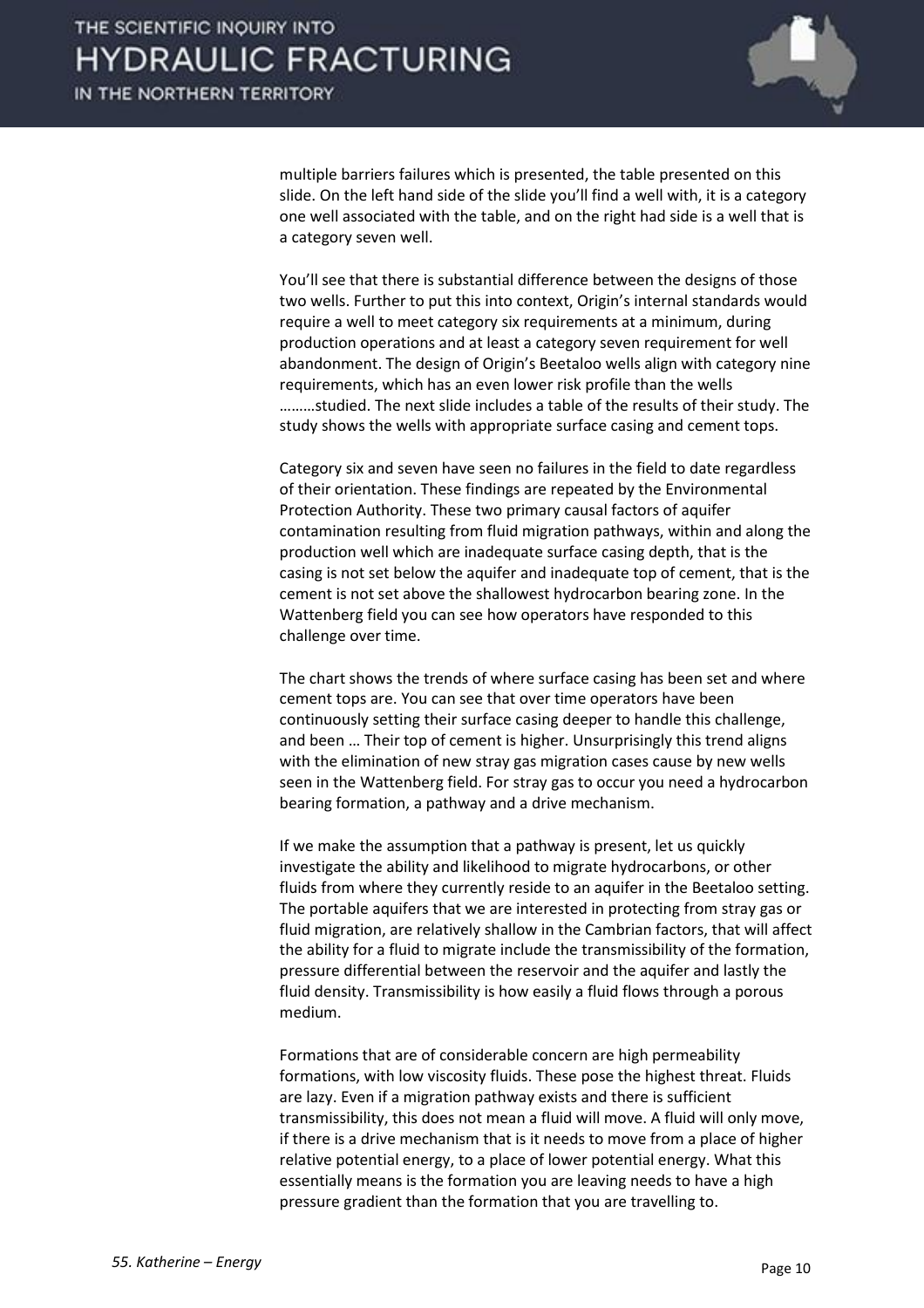

Lastly there is density. Density is important to consider because different fluids have vastly different densities. For example gas is buoyant in oil or water allowing it to migrate easier if a pathway was to exist. This is why gas is far more likely to migrate than brines or other liquids. The brine bearing formations in the Beetaloo or the …….the formations are permeable and the formations can flow brine if the bottom whole pressure has dropped. However there are estimated potential metric surface is below the aquifers. This implies that there is insufficient energy, to move the brine to surface or to the CLA if there were a pathway present.

Origin has identified three hydrocarbon bearing formations, the Chambers River, ……. That is not to say there aren't more in other areas within the Beetaloo that have yet to be explored, but those are the ones that we've identified to date. The Chambers River sand and stone is the shallowest and is likely oil bearing. It has been tested several times on DST, but the transmissibility and the pressure were too low to flow the formation. The formation is thought to also be normally pressured. As a result of the capability … As a result of it being normally pressured and relatively tight, the capability for this fluid to migrate to an aquifer is low.

The ….. are likely over pressured and therefore have the ability to migrate to a low pressure formation such as an aquifer, if a pathway were present. It is important to know though that the permeability's of both formations are very low, in the nano-darcy range, therefore the rate at which gas would be expected to migrate would be very low. The Beetaloo does not have some of the same challenges of permeable gas bearing zones that pose the largest threat stray gas migration. However this does not our well designed or construction philosophy, which is not to provide a migratory pathway in the first place.

Just to reiterate when designing and constructing a well Origin knows where the aquifers and the hydrocarbon bearing formations are. We ensure a minimum of two barriers across the aquifer, and we ensure that any casing string that cases off a hydrocarbon bearing zone, irrespective of whether is a production target or not is cemented to surface. Origin completely agree with this assessment, however it is not applicable to the Beetaloo, as there are no legacy wells that we would re-enter and hydraulically fracture stimulate. The EPA identifies the importance of vertical separation between the target formation and aquifer. In areas where there is little or no vertical separation, between the production zone and drinking water resources, there is a greater potential to increase the frequency or severity of impacts drinking water quality.

The place where this is an issue are typically shallow CBM formations, such as the Black Warrior, Powder River and …… when there can be little or no separation as documented in the EPA report. The practise of injecting hydraulic fracturing fluids into formations, that also contain a drinking water resource, can also affect the quality of that water because it is unlikely that … it is likely that some of that fluid will remain in that formation, following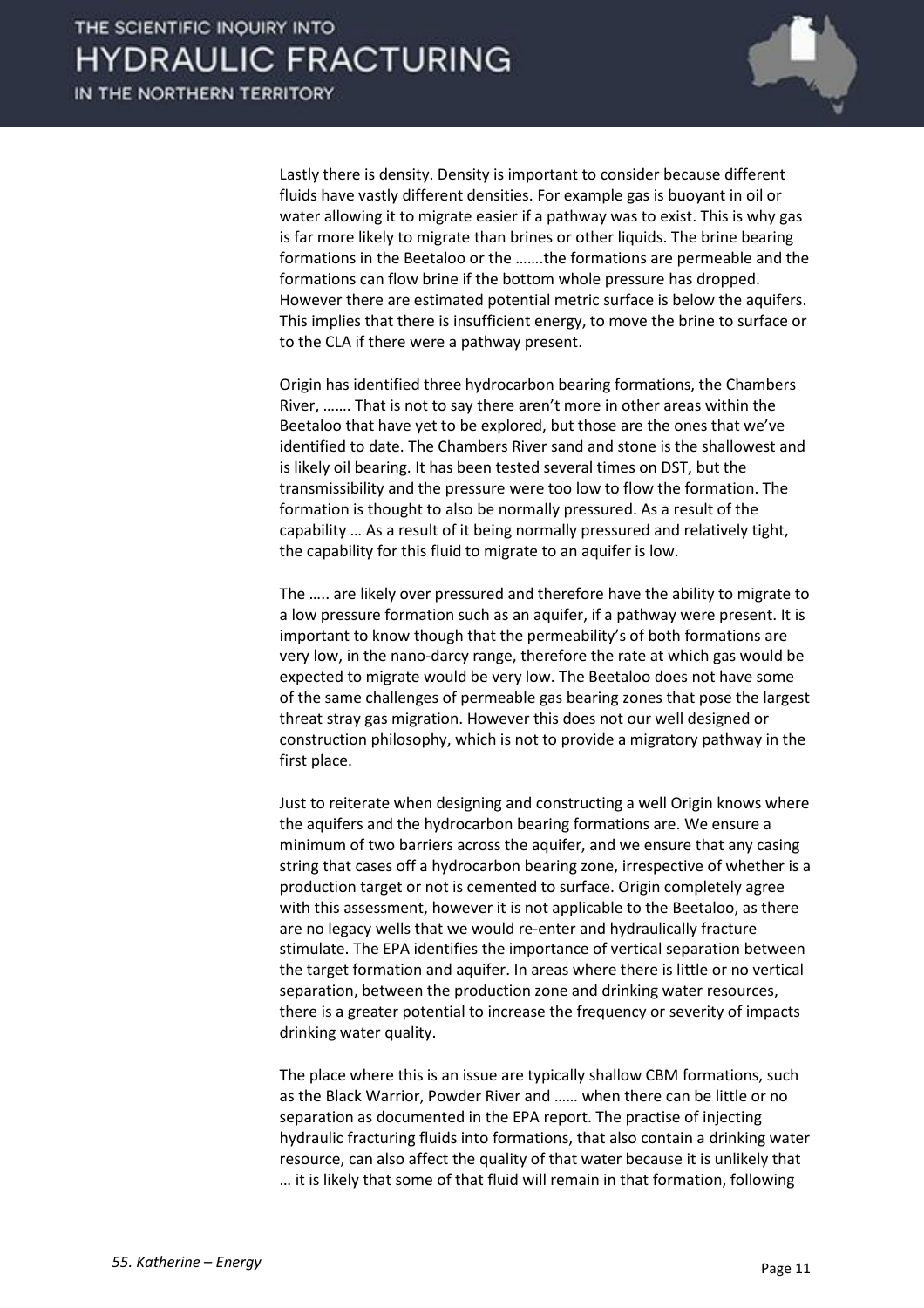

hydraulic fracture stimulation. An example of where this has occurred is the Wind River formation Wyoming.

However these examples aren't exactly relevant to the Beetaloo, given the offset and the fact that neither the …… are an aquifer. The EPA identifies elevated risk levels of hydraulic fracture stimulation fluid migration, into the aquifer in the presence of active suspended or abandoned wells as well. Again these risks are low in the Beetaloo. There are very few abandoned wells across our permits, and we would plan on simply avoiding them by maintaining an adequate offset around them. In the future if development does occur, hydraulic fracture stimulation operations will occur in the vicinity of producing wells.

We believe these risks can be managed, by following guidelines such as Alberta's energy regulators directive 83. The EPA also comments on the elevated risks around faults. However it is important to understand that not all faults are created equal. There are very few large scale geological features within the proposed development area of Origin's Beetaloo permits. Most faults are interpreted to be sub-seismic, between 25 and 50 metres in offset and contained within a particular formation. These faults are not of concern. In the permits there are very few through going faults that penetrate from the …. to the shallow subsurface.

Large faults most likely located towards the edge of the basin will be deliberately avoided as they increase the risk and cost of drinking, and hydraulically fracture stimulating the well. These include the risk of sidetracking and the risk of screen outs. Next I'll comment on well failures statistics. ….claims that well failure rates in the Marcellas are between 75 and 9%. These well failure numbers have been commonly cited. Analysis of the source data however suggest the failure rates reported by …. are overstated. This is of importance because the numbers are used, to directly represent the well failure and releases to environment, not as an indirect measurement or proxy

….analysis of Marcellas well failure rates relies on notices of violation issued by the Pennsylvania Department of Environmental Protection, PADEP. Firstly I applause the use of this data to assess industry and encourage it. The data can be used effectively not only to assess loss of well integrity, but also leading indicators such as barrier failures. However semantics become important here. The loss of integrity of a barrier should not be conflated with the loss of integrity of a well. A loss of well integrity occurs when enough barriers have failed, to allow a leak path that could result in a contamination.

Many of the notices of violation categories included by …. imply a potential barrier failure, but not a loss of well integrity. The notices of violations associated with potential well integrity failures, were often issued preemptively during design and well construction phases that is, before any well integrity failure could occur. It's also important to note that PADEP has been commended for their effective and robust regulatory framework, in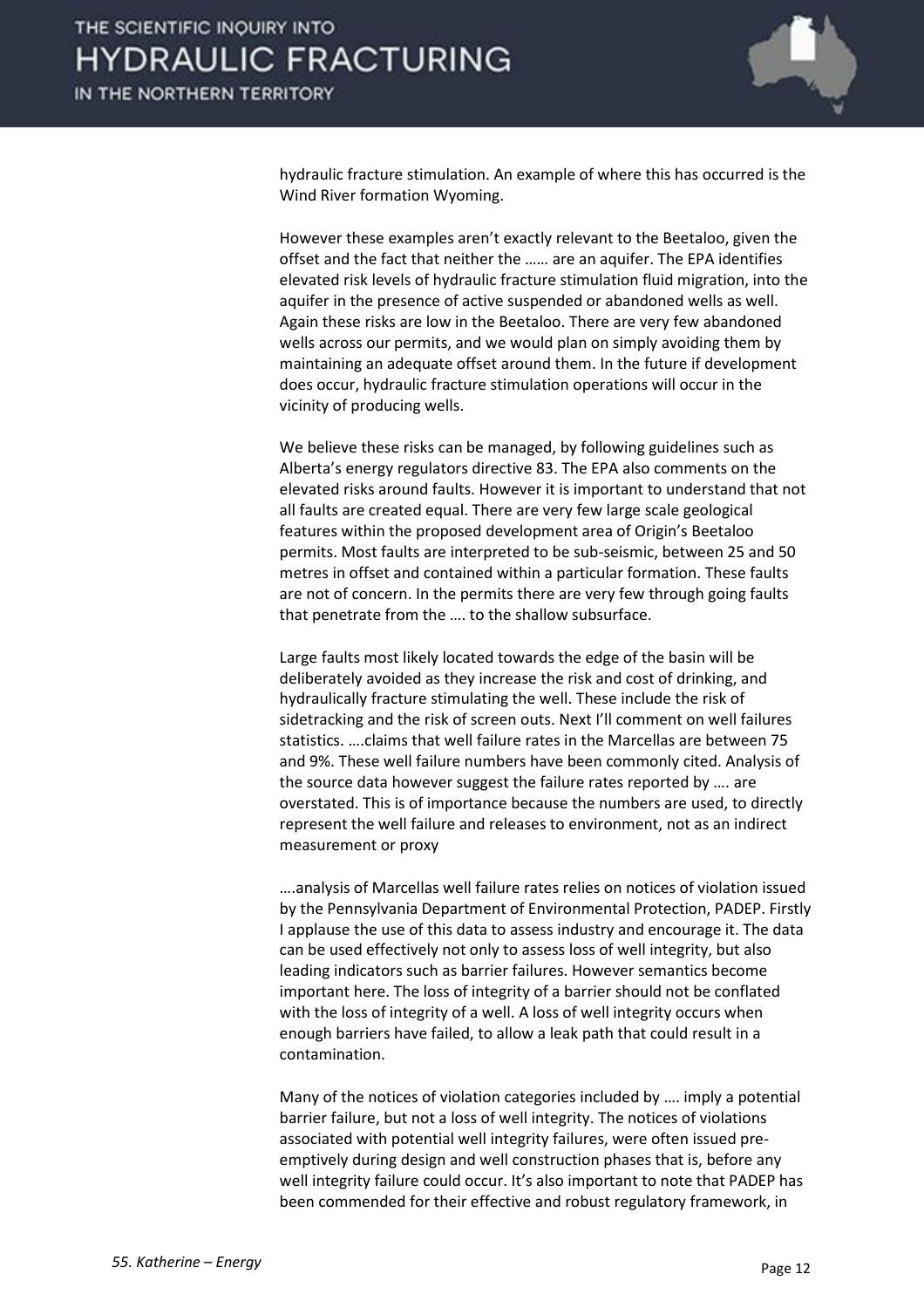

particular with respect to hydraulic fracture stimulation by the state review of oil and natural gas environmental regulations.

I believe that is a sign of a well functioning regulator that issues pre-emptive notices of violations, when minimum well construction requirements are not met. 97 of the 473 that ….claimed failed did not even receive the notices of violations, but the basis of failure was made from commentary in the inspectors report. In these cases there is insufficient data to conclude that there was a well integrity failure, and the absence of a notice of violation state that there likely was not one. PADEP also requires that operators rectify notices of violation through remedial work.

A majority of the NOVs issued by PADEP had been corrected by the operator, in order to comply with the regulators requirements. Again this was not accounted for in …..paper. …. data also only extends to 2012. Based on the PADEP NOVs data compiled by Origin, the number of NOVs on average has declined year on year. Again we believe that this is likely a function of a good regulatory framework managed by PADEP, resulting in operators that are aware of the regulatory expectations.

All the raw data would have been included in our initial submission. Lastly I want to touch on abandoned wells, because again they're of interest to both the community and the panel. Other than …. surface or contaminants found in aquifers, it is difficult to actively assess a suspended well as it can't be reentered. What I will say is that the risk of fluid migration and the Beetaloo fluid verging conditions is low. The producing zone at the time that a well is suspended or abandoned, will be depleted and it will therefore lack the energy, to move fluids out of the primary reservoir into an aquifer. In addition to this I would state that there have been over four million wells drilled in North America, over a million alone in Texas and over 400,000 in Alberta.

Though there have been incidents associated with fluid migration, stray gas migration there has been no systemic problems reported or observed. If the risk around abandoned wells was truly problematic or systemic, the issue should have manifested itself already and be easily observable in North America. The map behind you shows, that there are large areas with over 1000 wells per 100 square miles, so we're talking about intense activity that has occurred over 100 years of drilling. Now I'll hand back over to Dave.

Dr Dave Close: Thanks Alex. I'll move on to just discussing a bit more about the economics of shale gas more generally. There are many ways to demonstrate the economic success of the US shale gas industry, and gas prices are probably the best measure. The US has sustained low gas prices since the expansion of the shale gas industry, with historically low levels of drilling, rigs active which is what the chart on the upper left shows. They're very few wells managing to maintain high productivity and keep prices low. This low prices an epitome of success for the US shale gas industry.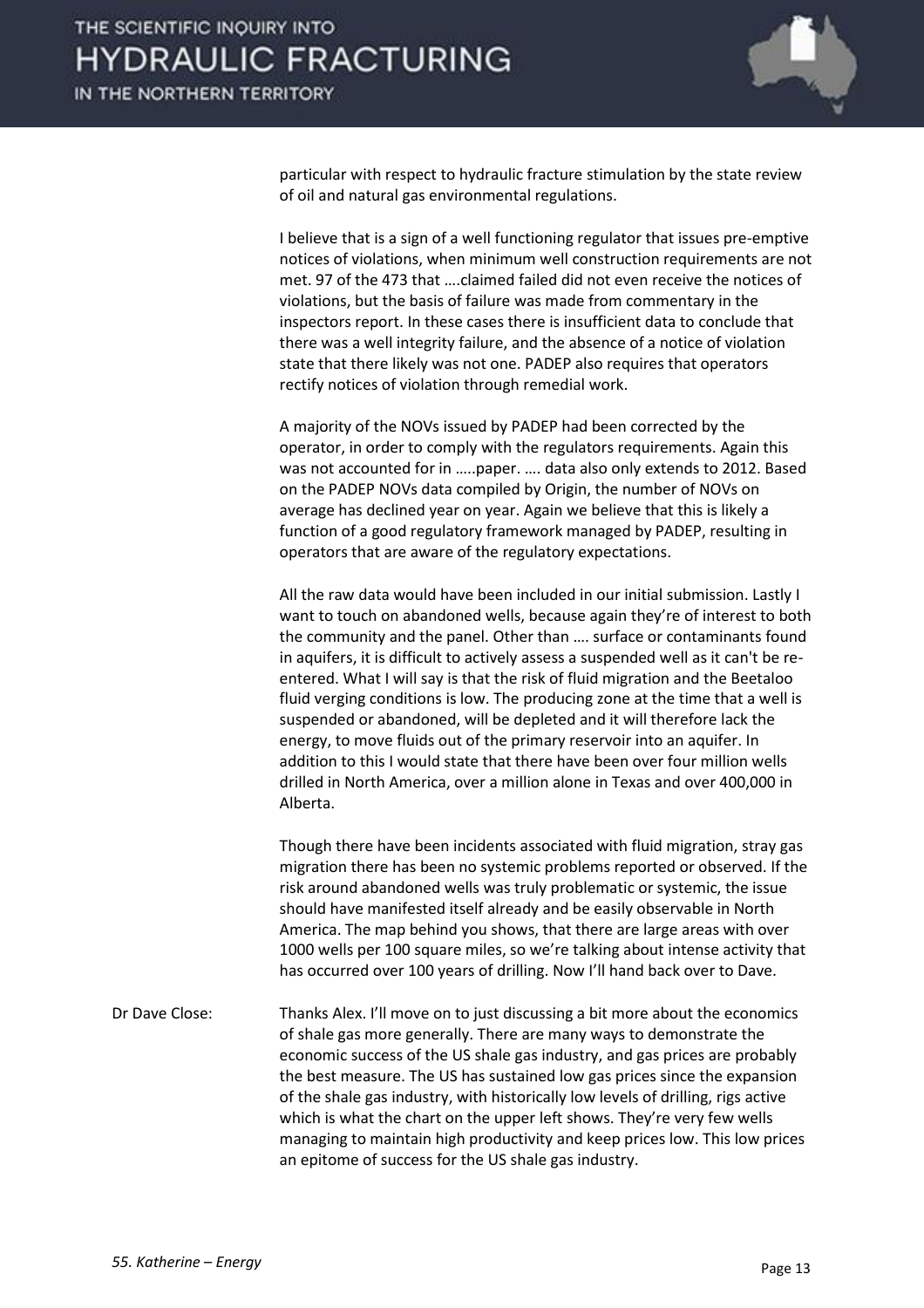

It has made it a very competitive industry. The US experience demonstrates that shale gas is not necessarily a high cost source of gas. I think US shale gas is the cheapest source of gas on earth, so I think that's a really important takeaway for us in the Northern Territory. It wasn't predictable at the outset of the US shale revolution that this would be possible, and there's a set of data and wells to prove it, and it's a cautionary tale for any economist or analyst that claims to foresee the economic potential, of several opportunities in the territory. It's simply too soon.

In the chart below on the right you'll see that in 2005 production from shale gas was negligible, and it is growing over time. We had a 45 billion cubic feet much more that 50% of daily production. It is yet to be seen is this experience could be emulated either in Australia or internationally, but there are insufficient data to show that it can't. At the core of this economic success are the efficiencies of horizontal per developments. These efficiencies are realised both in the sub-surface and at the surface. The montage of maps and aerial photos on the next slide, shows a reasonable analogue for what surface impact could approximate in the Beetaloo.

These images are from Eastern Ohio, where over the last five to six years the ….. shale play has emerged. This particular area has not previously had conventional oil/gas developments, which is relatively rare in the US in areas where unconventional plays have evolved. In these images the relative limited surface impact is clear. The lack of existing infrastructure related to conventional developments is a bit low honestly. In the bigger loop Origin has access to large continuous land tracks as part of our permits, and therefore can optimise development and avoid the patchwork type developments, that can occur in some areas in North America, where operators have limited continuous land access.

The next slide shows an example of what the Beetaloo will not look like. The Beetaloo will not look like West Texas or South Texas. This image or similar images are used by those opposed to onshore gas, to imply something that is not reasonable and would certainly not be economic. The stereographic chart that I've included, that is from the same area where the photo is from in south Texas … The stereographic chart is for the USGS, shows that there are more than a dozen oil and gas targets in this area, and there's decades of development of both oil and gas from different reservoir levels.

The recent Eagle Foot shale development is not the primary contributor to the development in this area. It should also be noted though that across South Texas and much of Texas, ranching of cattle and oil and gas developments co exist successfully, and that tourist attractions and recreational hunting operations in the area, continue to operate successfully and have done so for decades, so if there is where this kind of development is the norm, it has not impacted the other industries unnecessarily. In the next slide we talk about the development … We show the development scenario outlined in our original submission. It includes approximately 400- 500 wells of 60-68 pads every 20-30 year period.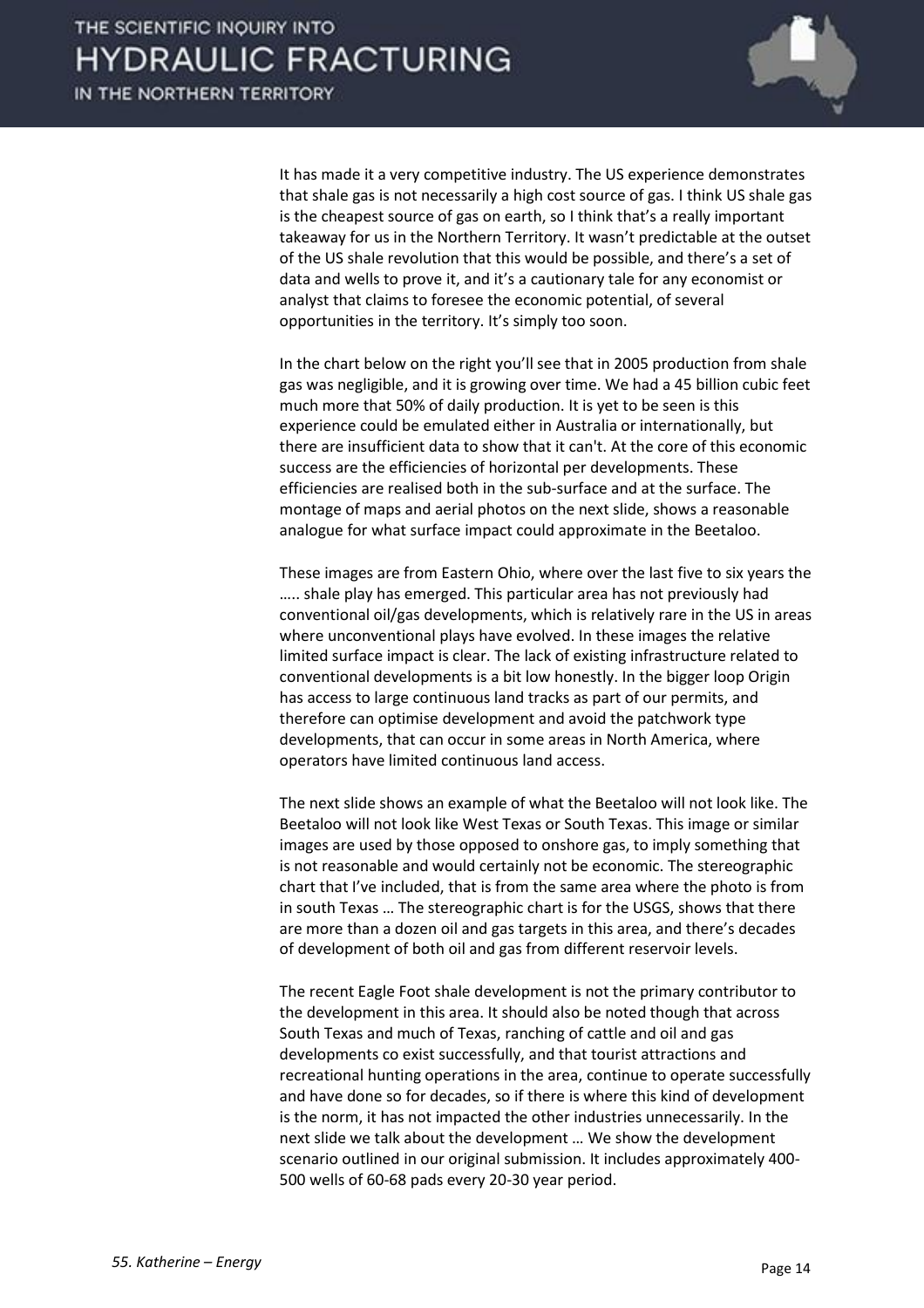

The pads basin development is asymmetric and is the function of well length and regional stresses. This is relevant to the recent request for information regarding the minimum spacing of pads. The number of wells and pads that are in development is a function of a number of factors, technology, how far we could drill, the year you are per well, what the market looks like, what the access to market and the pipelines that exist. Both are needed to provide a multi-town development plan. We don't support a prescriptive minimum pad quantity or spacing.

They could very valid surface constraints that impact pad placement decisions, and the objective should be the overall impact minimization, both on the environment and on other land users. Other varying well based estimates that the inquiry may oversee, we would put that such estimates can be built with different assumptions. Different proponents may model well results the same, but overall demand differently or vice versa. The primary economic drivers however will be similar, and are primarily the estimated recovery per well, the liquid from the gas drain and the cost per well.

Again we reiterate that the US experience should provide pause to any person, that claims to know the Beetaloo or other territory plays that are none-economic. On cost it's important to note that no optimised development would include in-field drilling or fracturing. Such activities would typically worsen economics in the same play. A success case would create supply diversity and critical flexibility, and a little bit on that will Beetaloo be a success? The next table I will not attempt to go through every row, but what I would point out and a number of key technical factors, the Beetaloo does compare favourably to six successful plays in North America. I think that's worth noting. Of course there is still further technical data required, and as well as the technical data required there are numerous non-technical challenges that are made, and I'll hand out to Stephanie to talk further to some of these issues.

Stephanie Stonier: My name is Stephanie Stonier and I'm Origin's corporate affairs manager for Northern Australia. Based in Darwin I support our exploration assets both on-shore and off-shore in Northern Territory and Western Australia. Today I will comment briefly on a small number of elements in the interim report. Our observations will also be included in a written response to the report, and the most recent I've received from you Madam Chair. Firstly we'd like to acknowledge and thank the Chair, the deputy Chair and the panel members for their work today.

> The interim report has comprehensively looked into both the perceived and natural risk of impacts in our industry, and we consider the report to be a fair and reasonable representation, of the current state of community sentiment in the Northern territory. We pay particular respect to the extensive community consultation that has been undertaken. We see this particular component of your work of holding high value. As our pride is conducting small-scale activity in a discreet area, we have to date limited our interactions to our directly impacted stakeholders.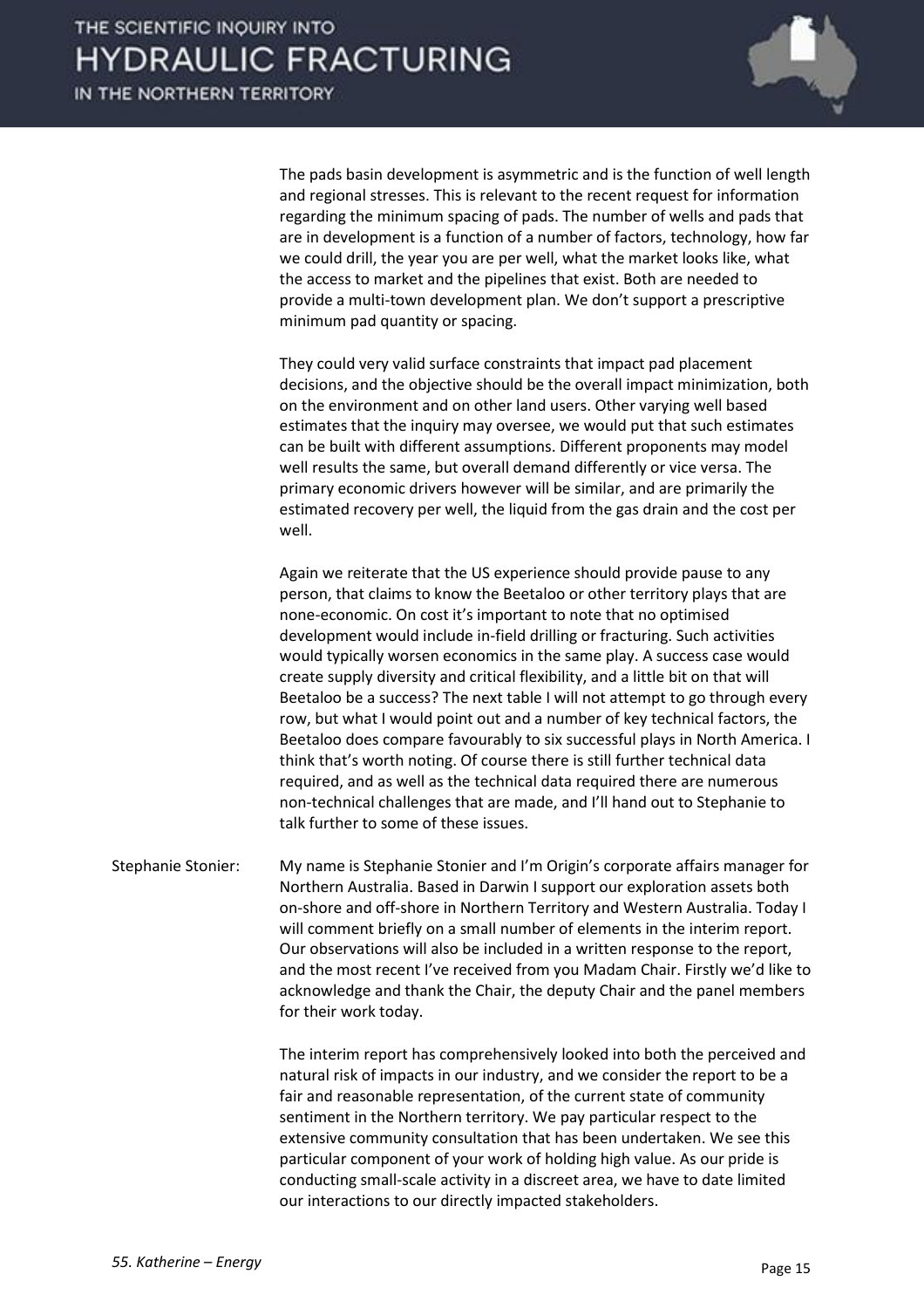

We have not sought to enter communities where we do not operate, nor have we sought to go into communities in the absence of an invitation to do so. On this not we would like to share with you our approach to stakeholder interaction, relating to our nine exploration wells as per our commitment to the Northern Territory government, required under our five year exploration work programme. Whilst we agreed that there is more that industry can do to share information more broadly with communities further afield, from where work is being carried out, for our directly impacted stakeholders we believe we have strong local support and partnerships.

Origin believes that it is important to understand and employ different types of stakeholder interactions, at the appropriate time and extractive projects, exploration to production life-cycle. These important differences we distinguish between and describe as communication, consultation and engagement. Communication in the current context and in the point in time of our project, we treat as the transfer of information about an actual or proposed activity, without an expectation of a direct response. Communication will refer to as a push process. Consultation we see as provision of information, whereby we are seeking responses to an actual or proposed activity.

Consultation is a two-way process. Engagement we consider as being an exchange of information, where related parties listen to concerns and suggestions. It is the approach which provides for co-design of an actual or proposed activity. Engagement is a process of active consideration of any concerns and suggestions about the design, execution and operational parameters. It is a two-way process, involving a business to business relationship that incorporates the concerns and requests core land users, in the planning, executing and ongoing management of activities.

Collectively we refer to these three stakeholder approaches as stakeholder interactions. We believe it is of vital importance to understand the purpose of each of these, and how we afford at this point in time strong waiting to our core land users and landholders. We are of course each other's directly impacted stakeholders. Since Origin began operating in 2014, our exploration permits … Sorry. Since Origin began operating in 2014, our stakeholder interests have been primarily focused with engaging with our directly impacted stakeholders. To be clear we refer to those as our host traditional owners, our host pastoralists, the local business owners and daily warders and the Northern territory government.

We consider this area of stakeholder focus at this point in time in our project, to be correct and to be correctly weighted. Given that one it is only by working collaboratively with these business partners, can we jointly realise the opportunity of our exploration acreage, by being able to conduct the necessary work that secures to then be able to communicate and consult more broadly, into the region and across the Northern Territory. Two, it is aligned to the scale and level of impact of our activity, which to date is four exploration wells from three wells at locations.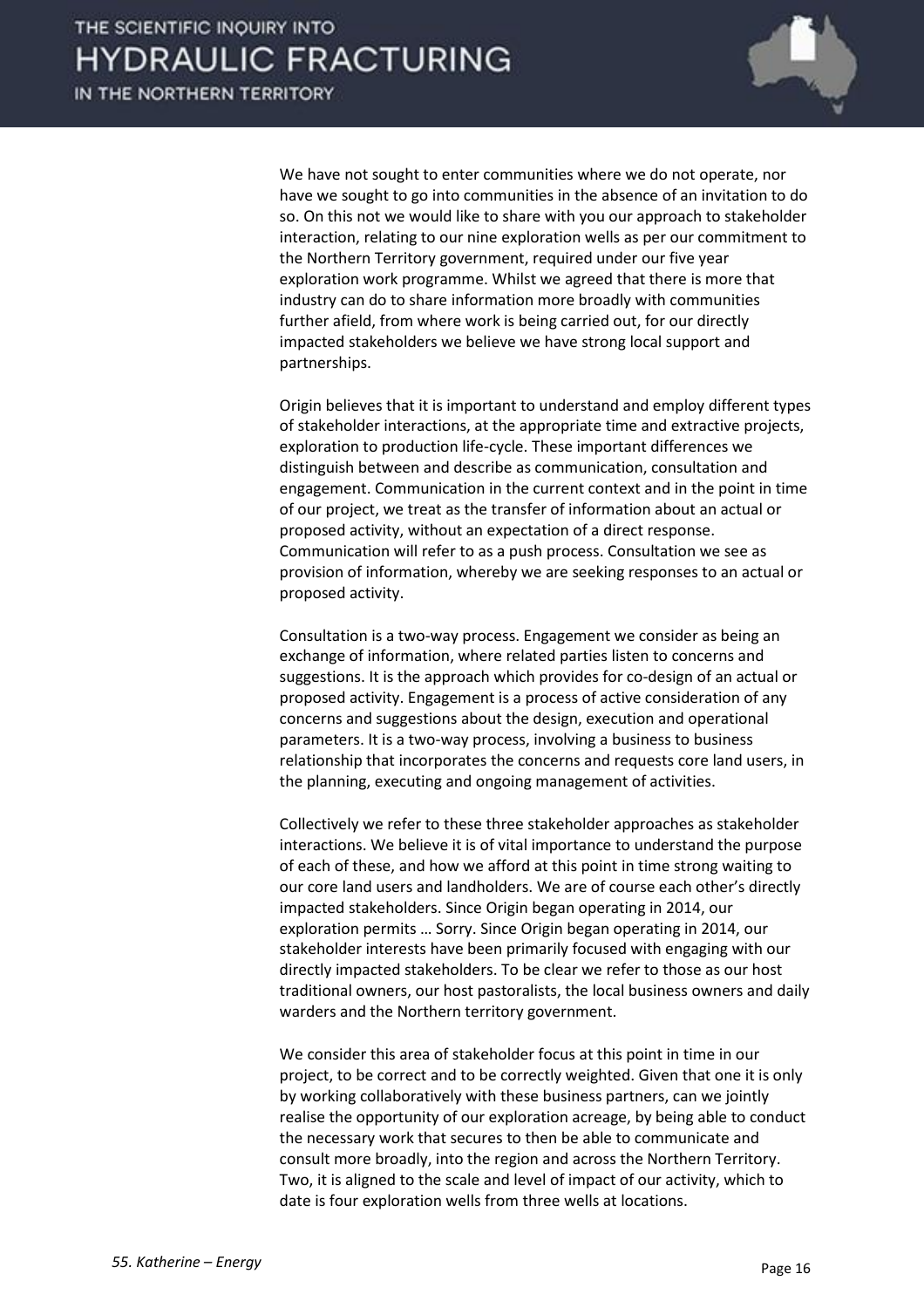

With the above stakeholder interaction context provided, I now turn to specifically addressing an element in the report on page six where I quote, "It is the panel's assessment, that Aboriginal people have not been given enough information about the potential risk and benefits of hydraulic fracturing. It is imperative that accurate information is provided to Aboriginal groups, likely to be directly affected by hydraulic fracturing, well in advance of any decision they made. We agree with this statement however we also offer that for the Aboriginal people who are host traditional owners, with the rightful cultural authority to make decisions in relation, to what does and doesn't occur on their land, have engaged consistently with us and have a good understanding of exploration activities, culminating in their consent for each exploration well which has been executed."

Origin follows the prescribed process of engagement with traditional owners, both through and with the statutory representative body the Northern Land Council. Moving through the interim report page 119 where again I quote, "There can be no doubt that the absence of the right to veto at the production phase, places traditional owners in a difficult position at the exploration phase, which is the only point in which they can exercise their veto right, because the information that is available with respect to production at the exploration will be very limited."

Our exploration acreage does not fall within the land tenure boundaries of the Aboriginal land right set, so whilst this observation maybe accurate for exploration permits, or for mineral resource projects on our land, this statement is not universally accurate for permits on native title or aboriginal freehold land. Exploration agreements are in place between traditional owners, the Northern Land Council and operators, which provide consent for exploration activities only. Clause 11 of our exploration agreements, we have two and the tripartite agreement and associated sub-clauses, prescribe that consent is required for any and all production activities, not the least of which is that a production agreement must be in place prior to development activity.

Origin is mindful and respectful of the confidentiality clauses in these agreements, and we respectfully request or suggest Madam Chair that you seek the support of the Northern Land Council to assist you in securing consent, from the exploration agreement parties for you to be provided copies, as evidence that traditional owner consent is required prior to production. With regard to pastoralists, hosting Origin's exploration and activities on their leases, we would like to resubmit and confirm, that we have not conducted activities on any property that our acreage shares with other land users, whereby we have not reached an access and compensation agreement prior.

This is a case for our three wells at locations, as well as negotiating access and compensation agreements where infrastructure such as airstrips and roads may cross, or be located on another station or another property. The existing guidelines provide that the Minister would not approve an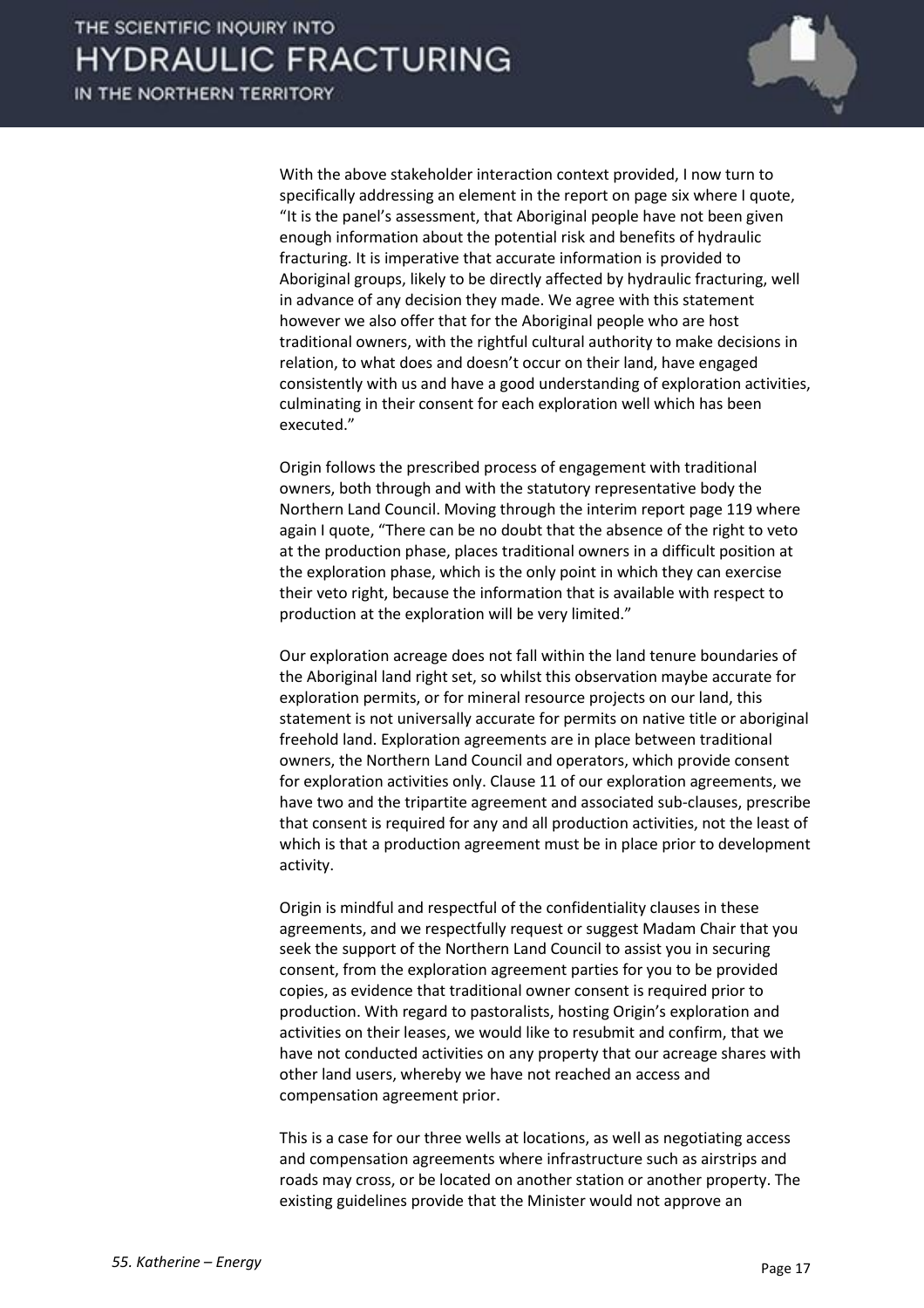

application for activity, in the absence of pastoralists consent. Origin supports this guideline provision being legislated with the appropriate dispute resolution pathway, being understood and accepted. The last decade has seen an increase focus on the onshore sector of the industry, and as we learn to share and co-use land, to yield maximum benefit from the natural resources both at surface and at subsurface.

Origin serves for a notion of development in Beetaloo, describes approximately 50-65, 140 metre by 140 metre well pads, which would take approximately 20-30 years to install. What we seek to illustrate here is that a notion of shale gas development, is not of the scale nor nature that would be detrimental to other land users, nor do we consider that would remove or dilute any other industry's ability, to continue to operate and contribute to the entry economy, and provide Northern territory jobs. Primarily in our prescribed area in the Beetaloo, this statement refers primarily to cattle and to a lesser degree the agriculture and tourism industries, which are more prevalent to the north of where the prospective gas basin is.

We consider multi-land users, being a sustainable model that could deliver collective net benefit to the Northern Territory. This view aligns with the Queensland Gas Fields commissioner is finding, in that landholders are key business partners that enable natural resources to be developed on behalf of the state and the community, and that there must be mutual knowledge of and respect for each other's business. It is our view that this is an accurate statement that acknowledges the fact that, there is a property right and a subsurface resource right, and that each carry important value and merit for the community as a whole, and that one should not be treated as superior to the other.

The business to business commercial arrangements between multiple land users should be allowed to flourish, between the affected rights owners, providing a veto right for one over the other or regulating to prevent access to resources like water or gas, does not honour the fundamental principle of equality and rights. The commissioner also recommends, that industry must engage early with local government, to help counteract its initial community impacts and build a stronger future together. Origin committed in its first appearance before this very panel, that should we arrive at appoint where an economic and sustainable development is a proven proposition, we commit to working collaboratively with community and government in advance of such development.

The commissioner also strongly encourages that discussion, engagement and decision making about all aspects of the industry, its impacts and its benefits be granted in factual information and not in emotion, especially the sciences of geology and water where there is contradictory information, being distributed throughout the community. Perhaps this type of work relating to the provision of factual information, could fall within …. of an independent anti-shale gas commission. Origin considers it prudent to invest in and establish a dedicated body as soon as possible, with a clear role in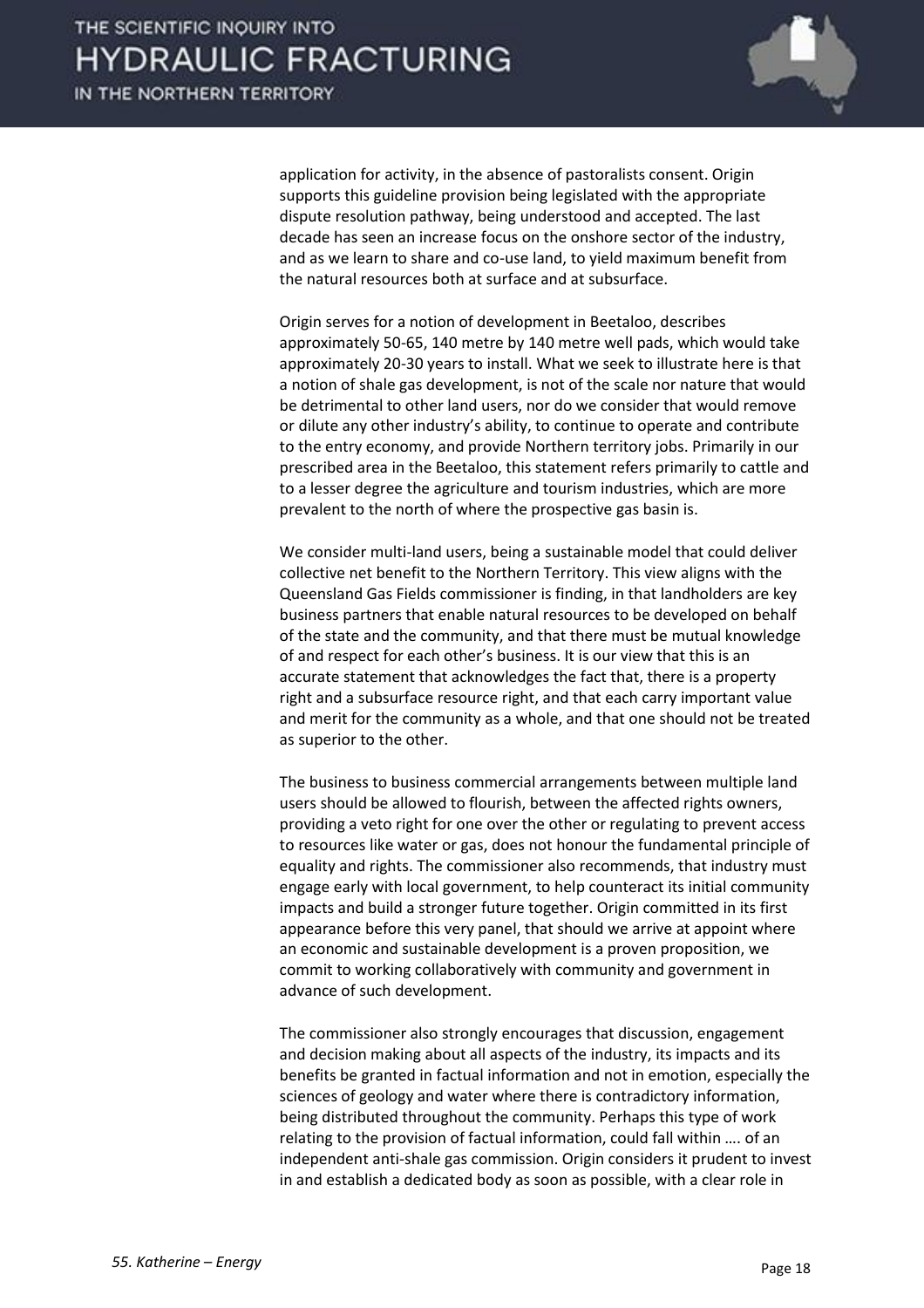

facilitating interaction between industry and community, where all parties are held to account for the information disclosure and content.

Perhaps this will assist in reducing the non factual information in the community, which is a genesis in some areas of substantial stress, divisiveness and a concern. We continue to be encouraged by the opportunity that a safe and sensitive development in the Beetaloo, presents for growth in Northern Australia, that we must responsibly reaffirm our previously state position that it is critical for further exploration, and appraisal activities to be carried out. It will allow operators on behalf of the territory, to gather the data sets that will ensure that it is factual information that guides policy, and decision making.

The substantial body of data collected where could obtain with each stage of exploration, appraisal and delineation must be undertaken before any development sanction could be considered. Any delays in undertaking this work further defers the economic opportunity for the Northern Territory. We maintain that a development in the Beetaloo, could deliver both direct and indirect jobs, provide economic stimulus through private investment and return royalty revenue to the Northern Territory. The Northern Territory's natural gas resources could further more; potentially underpin energy security in Australia for decades to come.

We take seriously the environmental and multiple land use concerns as stakeholders. We are committed to understanding these issues and demonstrating safe and responsible operations, in order to assist in building community confidence and trust, in our commitment and our capability and identifying, managing risks and executing activities safely. Should this scientific inquiry find that hydraulic fracture stimulation, can continue to be executed safely we do not support the following. We do not support a prescribed and limited season of operation.

We do not support a vote of veto and we do not support prescription on well, pads basin and separation. Whilst the existing legislative and regulatory framework, in the Northern Territory continues to serve and be appropriate for the current and future exploration activities, we do however support fit for purpose improvements, which align the regulation to the geology and scale of the non-conventional gas pipe development in the Beetaloo. Some examples include that Origin support, a holistic water management regime for the Northern Territory, whereby all industries and users report their usage that we support the legislating of the current guideline, which provides for land holder consent being obtained prior, to the Minister approving applications for activity.

We support improvements such as codification for well integrity, and we support the concept of exclusion, and or no go zones with acceptable buffers for the explicit purposes of protecting national parks, sacred sites and sites of culturally significance to name but a few. We cannot understand that it is continuance of prescribed exploration and appraisal activities, regulated under the existing act and regulation, which will allow collected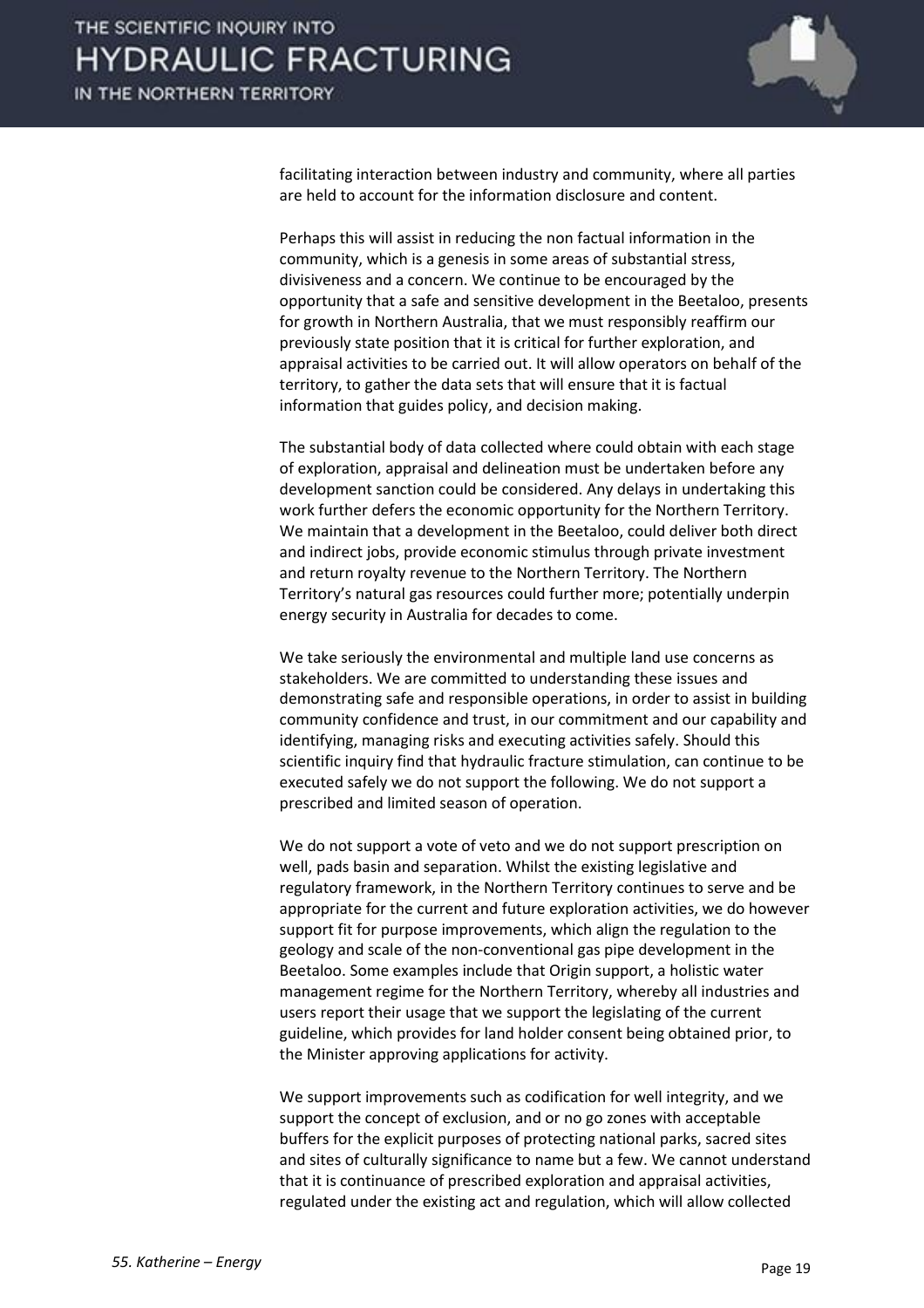

data, to scientifically confirm the technical assumptions of the size of the play, in terms of recoverable gas. It will provide inputs that can inform the economics of the resource, based on volume rate and composition of gas.

It will provide factual information and data, to design what an actual development could be replacing the current situation with only notion of development scenarios. This data would inform actual risk and provide for the design of appropriate and specifically engineered controls to mitigate, manage or remove those risks relevant to the specific science of the prescribed geology and water profiles in the Beetaloo, and it will meaningfully inform the type and nature of recommendations, that will help build a fit for purpose regulatory regime in the Northern Territory.

We have endeavoured to touch today on a range of issues highlighted in your interim report, the most recent are five and material presented before this inquiry during the public hearings. We thank you madam Chair and the panel for the opportunity to appear before you again, and be able to present our information and observations. We would be pleased to take your questions.

Rachel Pepper: Thank you very much. Thank you very much for your detailed presentation and further information, provided upon request to the inquiry. I just want to get one thing clear, and to just show you shouldn't always believe what you read in the paper. The seasonal operational and restriction, what exactly are you not supporting or you are supporting, because there seems to be some confusion.

Dr David Close: Perhaps I can add to what ... At the moment we're being limited not by any technical limitation to go into the wet season, and exactly what defines the wet season in the area we are is an interesting question, we find ourselves that we don't find cyclone activity, very serious storms. The highest risk we see is damaging pastoralists' rights, so we don't … Not just all its brand new equipment, at the end of the day we don't wan t damage to get out. We don't anticipate any specific problem with the wet season that couldn't be handled. The obvious one we would reflect, that we would look into is how to manage a free board in the open storage, or you could go to entirely closed system.

> The highest annual rainfall in a year is 1,182 millimetres I believe, and the bureau of meteorology frequency, intensity, duration is three day period, is about 380 millimetres for that three day period. There are more data sources we could use to put a safety factor, design factor. Does that answer?

Hon. Justice Rachel Pepper: I think so, so effectively I just find saying correctly and please do feel free to correct me if I'm wrong, is you would … I think it's sensible to have or good idea to have a restriction for seasonal operation, in relation to exploration but through scale, production development.

Hon. Justice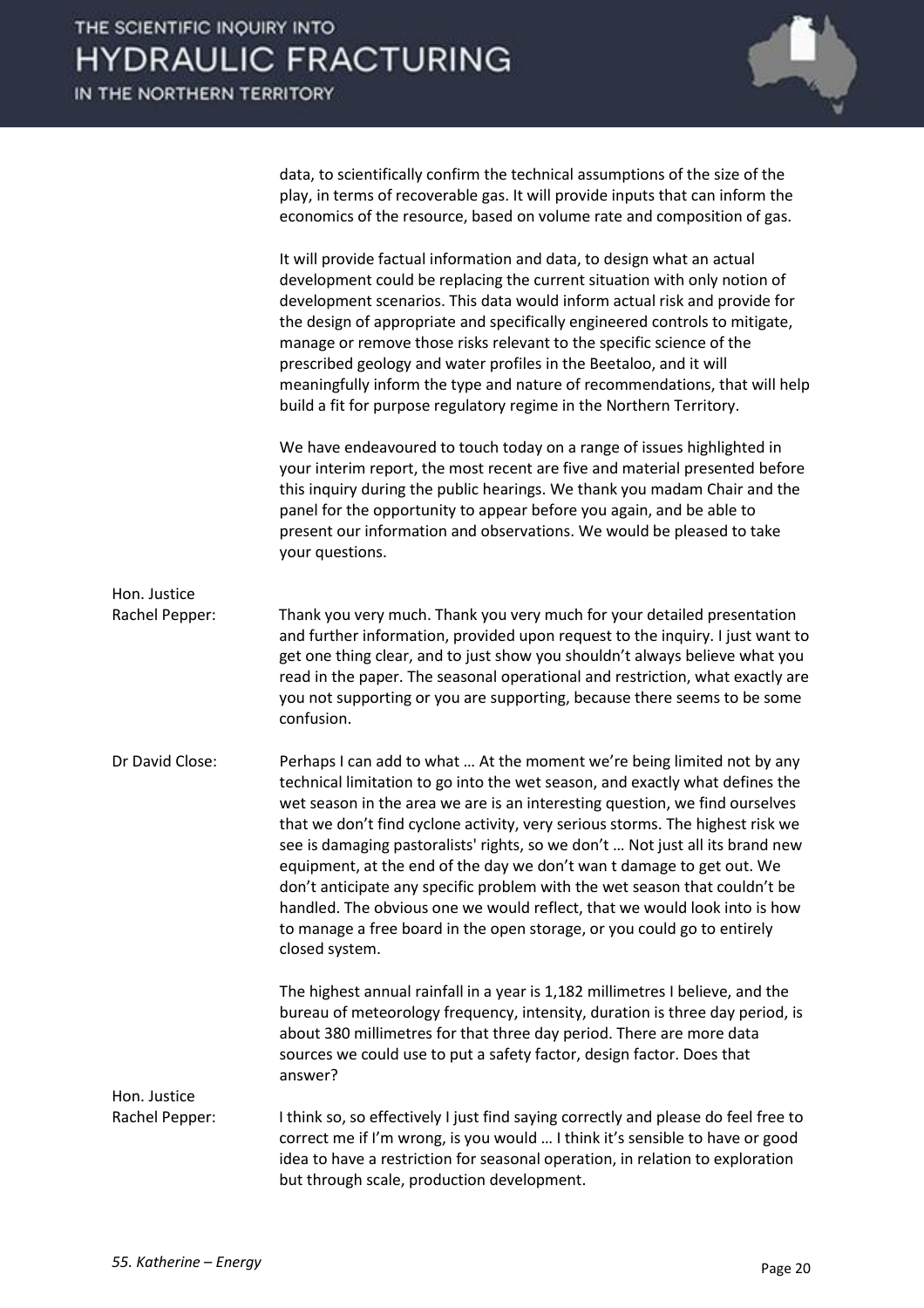IN THE NORTHERN TERRITORY



| Dr David Close:                | If a proponent was prepared to invest in the roads in particular such that<br>they weren't damaged, there's no prescriptive reason to prevent the drilling<br>and fracture stimulation activity. There's nothing in the wet season that<br>makes the drilling a different reason for, or the hydraulic fracture<br>stimulation. I think for year round operation it's a really a balance of  At<br>the moment it's balance of expenditure versus the scale of the project, that<br>we're investing \$4 million into a site versus waiting three months to access it<br>after the wet season, is the proposition that we have. We only have a couple<br>of wells to drill for a year, so the right rational logistics, decisions is to wait. |
|--------------------------------|---------------------------------------------------------------------------------------------------------------------------------------------------------------------------------------------------------------------------------------------------------------------------------------------------------------------------------------------------------------------------------------------------------------------------------------------------------------------------------------------------------------------------------------------------------------------------------------------------------------------------------------------------------------------------------------------------------------------------------------------|
| Hon. Justice                   |                                                                                                                                                                                                                                                                                                                                                                                                                                                                                                                                                                                                                                                                                                                                             |
| Rachel Pepper:                 | I think I may have read something different reported in the paper that's<br>perhaps was taken out of context.                                                                                                                                                                                                                                                                                                                                                                                                                                                                                                                                                                                                                               |
| Dr David Close:                | Yeah, I think I've read the same summary. I did do an interview with ABC<br>where they put that question to me directly I think to the report. My<br>response as I recall and I think the transcript is there, is that we believe in<br>objective-based  as appropriate for any kind of operations, and then<br>went on to expand the different winter, wet season operations we could get<br>hopefully that would reduce that risk entirely, but if we weren't able to<br>operate in the wet season for some reason it wouldn't necessarily prejudice<br>the commercial possibilities of the project. That might not be optimal, and<br>we wouldn't necessarily suggest that should be prescribed.                                         |
| Hon. Justice                   |                                                                                                                                                                                                                                                                                                                                                                                                                                                                                                                                                                                                                                                                                                                                             |
| Rachel Pepper:                 | Yeah I see.                                                                                                                                                                                                                                                                                                                                                                                                                                                                                                                                                                                                                                                                                                                                 |
| Dr David Close:                | It wouldn't necessarily that you can't go ahead.                                                                                                                                                                                                                                                                                                                                                                                                                                                                                                                                                                                                                                                                                            |
| Hon. Justice<br>Rachel Pepper: | Trade offs to social licencing and things like that. All right. The well density,<br>there seems to be a lot of confusion about  I appreciate that you have<br>given us your best estimate at this stage for the area that you are looking at,<br>but obviously you're aware of I think a departmental estimate up to 6000<br>wells.                                                                                                                                                                                                                                                                                                                                                                                                        |
| Dr David Close:                | Yes.                                                                                                                                                                                                                                                                                                                                                                                                                                                                                                                                                                                                                                                                                                                                        |
| Hon. Justice<br>Rachel Pepper: | Do you have any idea  Can you explain in any way the vast discrepancy<br>between your estimates and those of the department.                                                                                                                                                                                                                                                                                                                                                                                                                                                                                                                                                                                                                |
| Dr David Close:                | A fundamental different view on what the market could be and how you'd<br>access that market. As a fully integrated agent campaign that has a lot of<br>interest in pipelines, we are pretty in tune with what's possible, what's<br>feasible. We don't anticipate that that high end bar, is an economic<br>proposition of the pipeline company in the current environment. We would<br>not see sufficient pipeline capacity into that basin, in the time-frame, a<br>reasonable time-frame to consider for economic modelling that will allow<br>that type of development to occur. We just say that there must be some<br>kind of fundamental difference, about how the estimation where that gas is<br>going to go.                     |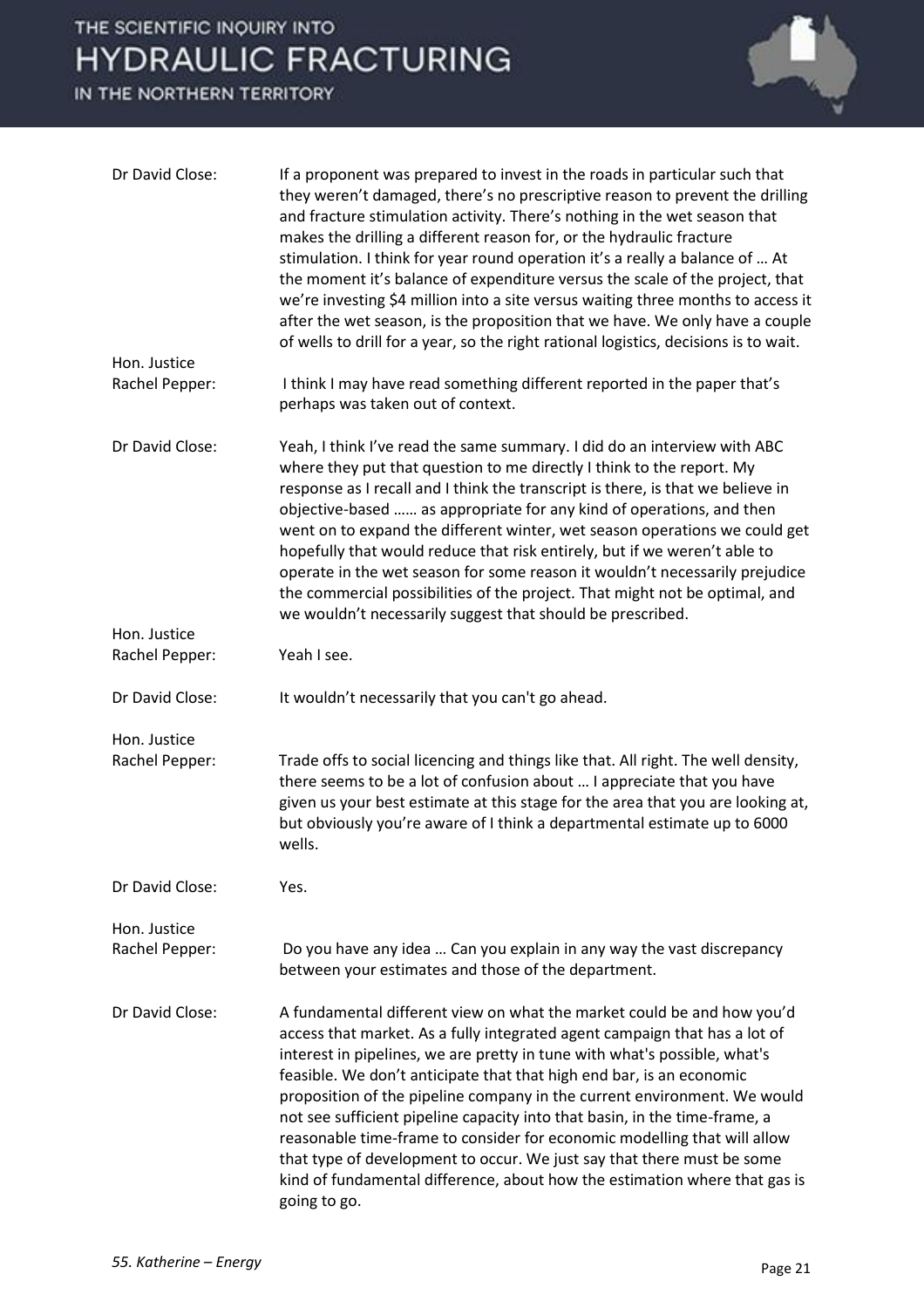IN THE NORTHERN TERRITORY

Hon. Justice

Hon. Justice



I think what is in the interim report was a combination of a couple of different proponents. It's probably about the scale of what could be reasonable. I don't see people clamouring to build a second line, only gas pipeline.

Rachel Pepper: Not a current customer.

Dr David Close: I think the reality is that the higher end won't be …….The discovery may support a much bigger, larger number of wells than we have.

Rachel Pepper: You've corrected the last question for me before I let the person listen. You have correctly identified and spent some time on well integrity, and you would know that this comes up time and time again in consultations, and quite a valid point is made by the community which is to quote you Dr. Close, "Nothing lasts forever," and people are quite concerned and we are concerned, about not having adequate data going forward say 50 years, 100 years, 500 years whatever that may be. What's your response to that?

Dr David Close: Yeah. I'll get Alex to speak to that.

Alexander Cote: I guess part of the question would be around the materials that we select to construct a well within the first place. What I can say is that materials that we do select are specially engineered, to be able to withstand the conditions and the fluids that they'll come in contact with. One of the things will be including in our written response will be some literature, providing evidence around the testing and the like that has been done on various cement blends, to demonstrate their suitability for the conditions, pressures, temperatures and time periods we're expecting these materials to last.

> Lastly, I guess what I would put again is, just because there is in a very worst case scenario, just because there is a pathway again doesn't necessarily mean, you're going to have migration or contamination event. You do need the ability to push a fluid be it gas or liquid from one spot to another, unlike areas in the US where and I think Dave set an example where you have 10, 12 different height or conventional gas reservoirs stacked on top of each other, which prevents substantial challenges and operators in those areas have been able to overcome them.

We have very limited number of hydrocarbon appearing zones, three to be exact none of which are conventional of nature. The ability for fluid to migrate is substantially lower than in other areas, which is to our benefit. That's not to say again we will construct these wells as if they were a well that was going in any other play in North America, Europe, Australia to be able to handle time.

Rachel Pepper: Thank you. Sorry, one last question from me I promise. In the jurisdictions in which you operate booth here and overseas, what in your view is the toughest regulatory regime or most hardest, the most expensive if you will to comply with?

Hon. Justice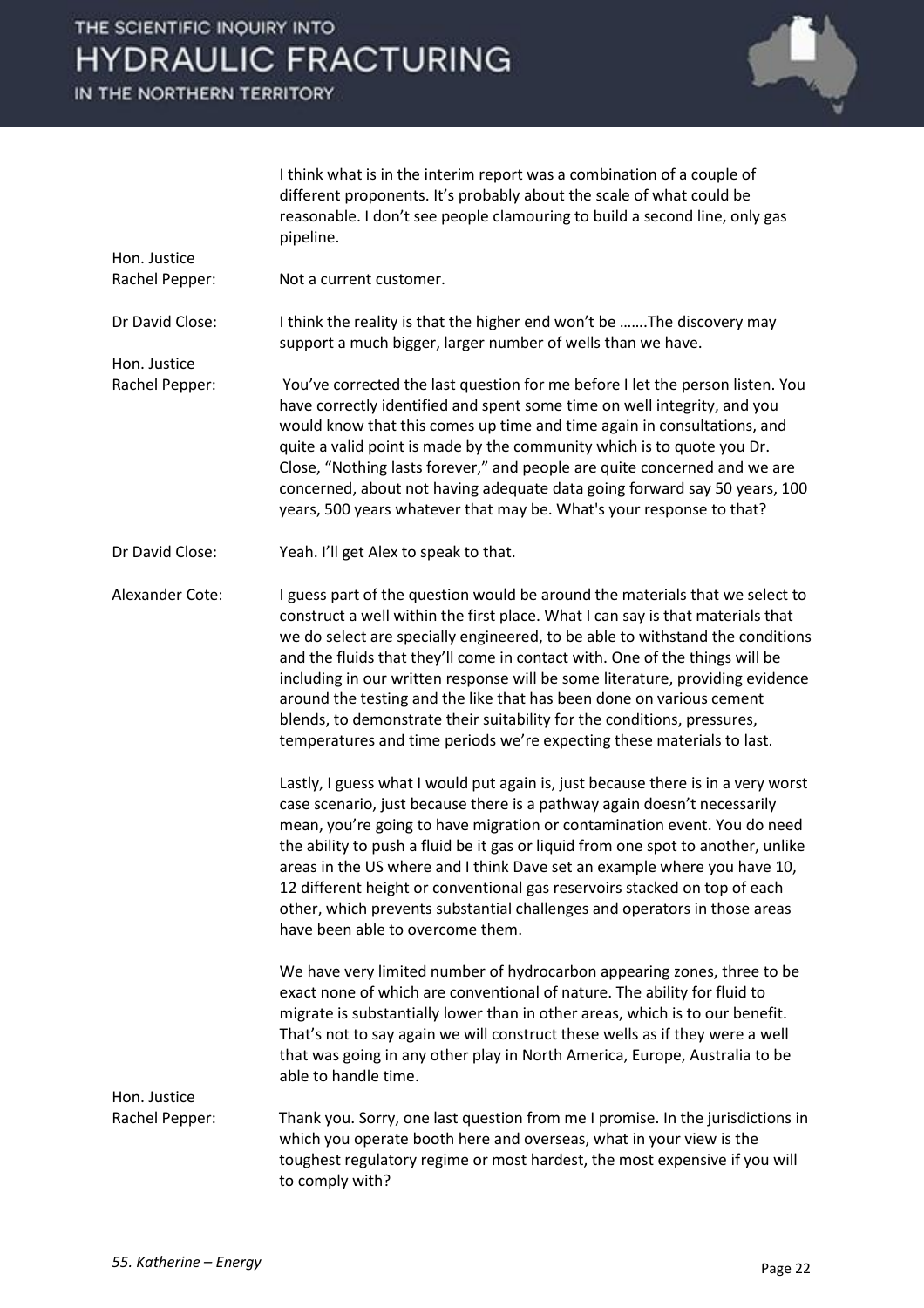### IN THE NORTHERN TERRITORY



| Dr David Close:        | Queensland has a very thorough and recent regime and heavily conditioned<br>on the CCSG projects. I would put that as my across the board<br>comprehensively mostly so, but I would have to check more broadly with<br>colleagues if you want to do some in New Zealand, Southern Australia,<br>Western Australia, Queensland. A simple answer would depend on different<br>elements of how industry is regulated. In New Zealand there is already<br>independent assessments or voluntarily.                                                                                                                                               |
|------------------------|---------------------------------------------------------------------------------------------------------------------------------------------------------------------------------------------------------------------------------------------------------------------------------------------------------------------------------------------------------------------------------------------------------------------------------------------------------------------------------------------------------------------------------------------------------------------------------------------------------------------------------------------|
| Hon. Justice           |                                                                                                                                                                                                                                                                                                                                                                                                                                                                                                                                                                                                                                             |
| Rachel Pepper:         | That's a fair response which does depend I think on which component<br>you're talking about. I notice for example I think Alberta, one of the Alberta<br>in relation to well construction as quoted. I will start this way and go<br>down this way. Yes, Professor Priestly, thank you.                                                                                                                                                                                                                                                                                                                                                     |
| Professor              |                                                                                                                                                                                                                                                                                                                                                                                                                                                                                                                                                                                                                                             |
| <b>Brian Priestly:</b> | Thank you. I have two questions, one of which you may already be in the<br>process of answering and the other is a new issue. The first one, in your<br>original submission you've made reference to a risk assessment being done<br>on the Beetaloo Basin. This was referred to in part seven of the questions<br>that were referred to you. I got the impression that we're still waiting for<br>that health risk assessment report. I wonder if you can give us an indication<br>of when it's likely to be available, because it would be useful to have that<br>before we get too far in writing our final report.                      |
| Dr David Close:        | Yeah, certainly. We are in detail drafting it and it's mostly around promising<br>some of the context. I think we can expect to at least give a summary and<br>the data part of it with our re-submission, and the full risk assessment will<br>be able to give at the same time. It is very comprehensive. We're working<br>One of the challenges over the next period of time will be working with<br>consultants, then along with companies are dealing with data for the first<br>time, and so to be very thorough about it does take some time. It is still very<br>much a priority and it will be submitted as soon as we can         |
| Professor              |                                                                                                                                                                                                                                                                                                                                                                                                                                                                                                                                                                                                                                             |
| <b>Brian Priestly:</b> | It would be very useful to have that because the methodology that I<br>anticipate you be using would be relevant to what we're proposing. The<br>second point I have relates to an issue of flaring, gas flaring. We've heard<br>references to financial impact of gas flaring on communities, particularly for<br>the Queensland situation. I understand that in Queensland that relates to<br>CSG production and there might be some differences. There are obviously<br>some similarities between those two forms of gas extraction, and in<br>particular in relation to flaring I would imagine there would be a lot of<br>commonality. |
|                        | Could you perhaps outline the approach that you propose to take, the<br>management of flaring operations in shale gas operations in the Northern<br>Territory. Where would the flares be located? What sort of frequency would<br>you expect them to occur?                                                                                                                                                                                                                                                                                                                                                                                 |
| Alexander Cote:        | Happy to do so. First off during the exploration phase flaring is necessary to<br>test the well. There is no infrastructure at the moment that we can readily<br>tie into, so part of being able to assess the reservoir, at this stage means<br>that we need to flare. During exploration phases where wells are not tied in,                                                                                                                                                                                                                                                                                                              |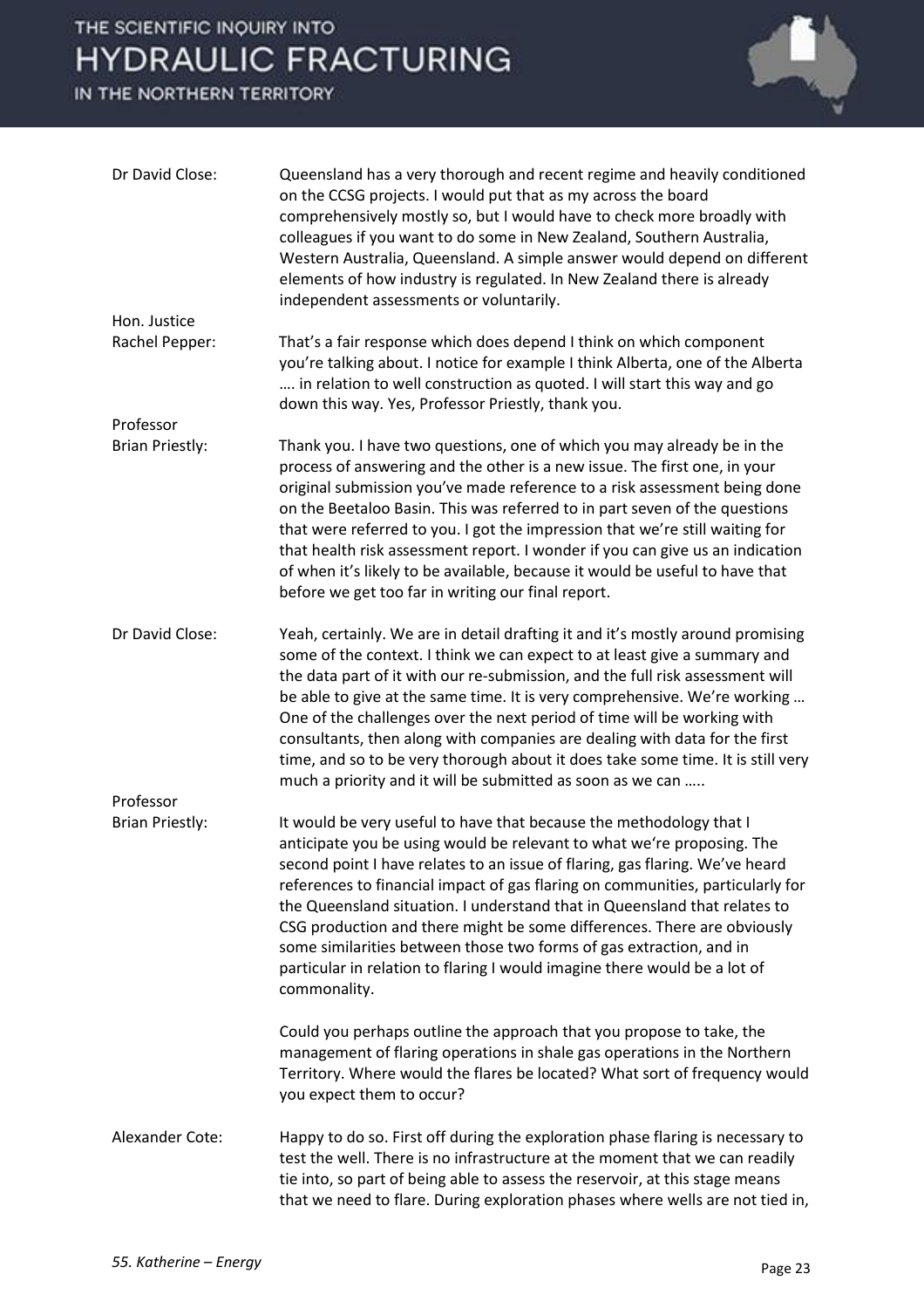

flaring is going to continue being the safest way for us to test the well. During production or development phases what you'll find in most North American shale plays, is you flow back in line. That means essentially as soon as we start flowing back, you're flowing through your initial separation, and your gas is going directly into the pipeline.

That means we still we'll have, we need flaring ability for safety during drilling operations and completion operations, in case we have gas that flows on us. You'll still have a flare that's required at a plant site, but flaring as far as testing prior to putting the gas in line, I would anticipate that a good operator should be able to eliminate that completely. There should be a push to tie in line. That is what I am familiar with working with other operators as well. That's how we operate it, so in line flowing as soon as you're done stimulating the well would be the way that you would minimise flaring.

| Professor<br><b>Brian Priestly:</b> | Thank you. I guess the bottom part of my question for this, do you have any<br>air marker that would inform any health risk assessment?                                                                                                                                                                                                                                                                                                                                                                                                                                                    |
|-------------------------------------|--------------------------------------------------------------------------------------------------------------------------------------------------------------------------------------------------------------------------------------------------------------------------------------------------------------------------------------------------------------------------------------------------------------------------------------------------------------------------------------------------------------------------------------------------------------------------------------------|
| Alexander Cote:                     | We definitely know the composition of our gas that would be flaring off. I<br>guess there were past questions about what the actual efficiency of a flare<br>is, so I guess that means are we actually burning all the hydrocarbons, that is<br>passing through the flare system, which I can have a look and put a response<br>back in our written submission if that works.                                                                                                                                                                                                              |
| Dr David Close:                     | I think Queensland is  for what it might look like. You can now go online<br>and see how they're updated their quality, the number of stations across<br>the  basin. Reasonable expectation there might be something similar in<br>the future if development was to go ahead, so that you could see any<br>changes relatively real-time.                                                                                                                                                                                                                                                   |
| Hon. Justice<br>Rachel Pepper:      | Dr. Andersen.                                                                                                                                                                                                                                                                                                                                                                                                                                                                                                                                                                              |
| Dr Alan Andersen:                   | Thank you. I've got questions over three issues that I would like to ask. The<br>first one is just basically between well pads and you've expressed a concern,<br>about specification of minimum spacing between well pads. You shared this<br>photo of this Texan situation and how it wouldn't look like that, but if well<br>pads were at that density they would look like that, and so I was wondering<br>why the concern of setting some minimum distance is, and if they weren't<br>minimum distances set, how could the community have confidence that it<br>would look like this? |
| Dr David Close:                     | I guess it depends on scale a little bit. If it was to say that they cannot be<br>within 300 metres or, I'm not sure exactly what the spacing is. it probably<br>wouldn't see any resistance necessarily, it probably wouldn't be a regulation<br>that would have any impact. If that was part of the  what would make it<br>acceptable, it may be something that would not be actively contested. I                                                                                                                                                                                       |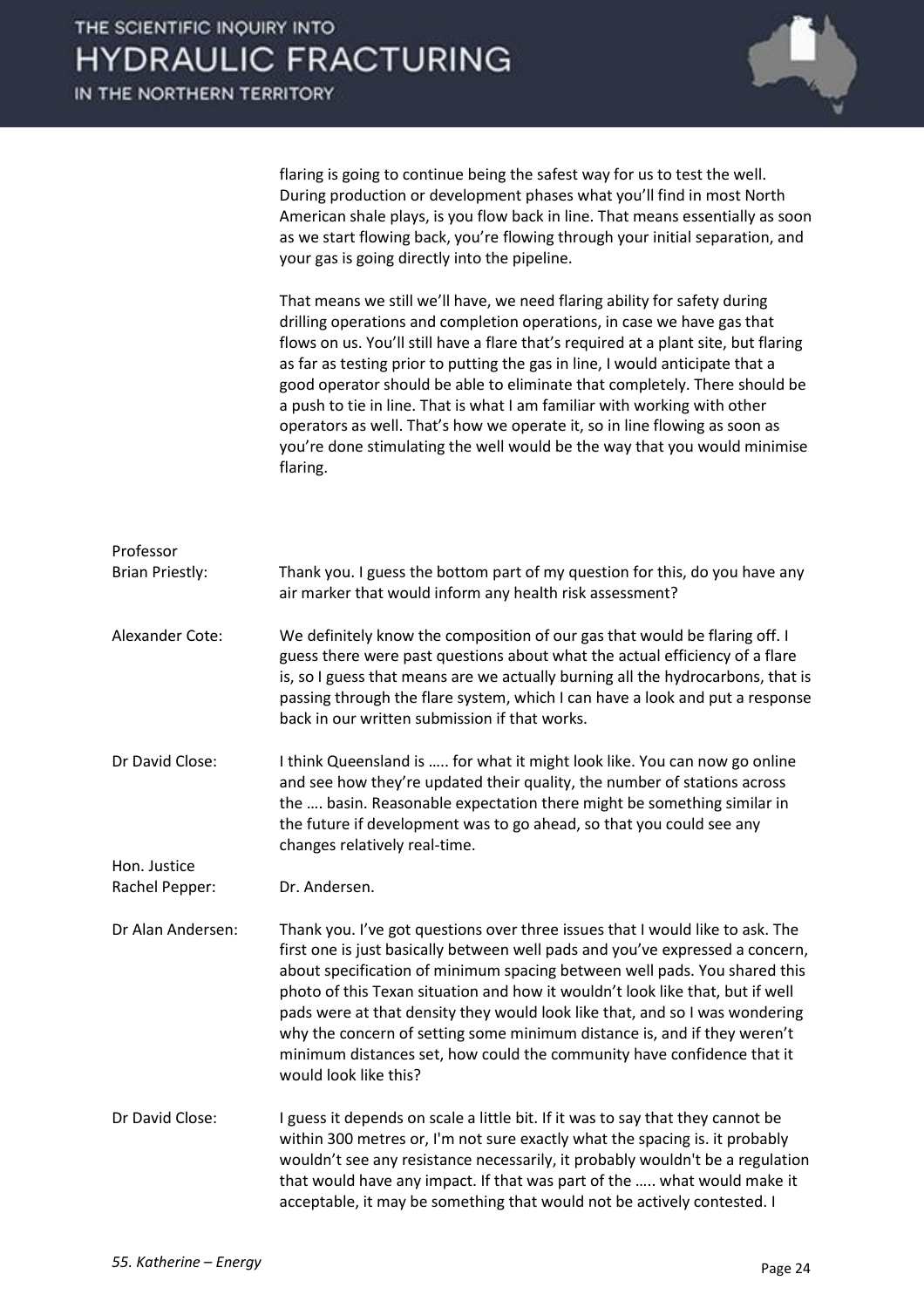think if it gets to the point where you're at the margins of what you expect you're going to be and it's prescribed, you are limited perhaps with opportunities of where it could be most optimal in place to limit the impact on the line wide system of pastorals or primary watering or yard of a pastoralist.

You would most likely be able to manage it but there could be instances where it's not optimal because you were limited by the prescribed distance. I don't see it meeting objective. I think if the objective is to minimise overall impact and you have a competent regulator or an agency that does your approvals, they should be able to challenge you on or ease that private spacing in that area and ask you to show why. Likely you'll see innovation at the time that decreases it even further than what we anticipate today. It's not an objection that … I think we all stipulate that is not what it will look like …..economic on that basis and we're not planning to do verticals. If we start prescribing on everything that can be, can become …. some of the old parties without adding a lot of benefit potentially, that's the only …. Hon. Justice Rachel Pepper: What about the benefit to the community of not having an industrialised landscape which we've had time and time again as a concern? Dr David Close: The objective we would absolutely agree is to ….It depends again on the exact nature of the number. If it is to be one per two square kilometres versus one per 15 square kilometres. Like most things, it would depend on the detail of how it was going to be prescribed. I think if it's to minimise impact and for the direct ….. to be particularly concerned over that presumably who was part of that approval process, there are fairly strong protections in place currently. Approval needs to be given for each …… I guess it's hard to comment without knowing the detail of what the proposal will look like. Alexander Cote: Just to add on that, with our developments there is an asymmetry. In the direction that we will be drilling in, you would expect the spacing to be greater than the direction perpendicular to that. Our ability to drill off and then forward is more limited than our ability simply to drill forward. I'd agree with Dave, better understanding of what the proposed minimum might be and how it might affect your ultimate pad spacing would be a benefit to us to understand as well. Dr Alan Andersen: The second issue is to do with traffic levels. We all know that fracking involves a lot of truck visits, maybe vehicle visits. It's an issue for both amenity. Normally when we talk about amenity impacts we think of the land transformation beside what we've been discussing. Of course another important part of amenity is for the residents living on towns on the main highways. In particular tourists who are coming out to experience the great iconic NT outback. What they don't want to be doing is stuck in convoy after convoy of heavy vehicles. I was just wondering if you've modelled at all,

done any modelling at all of traffic requirements associated with these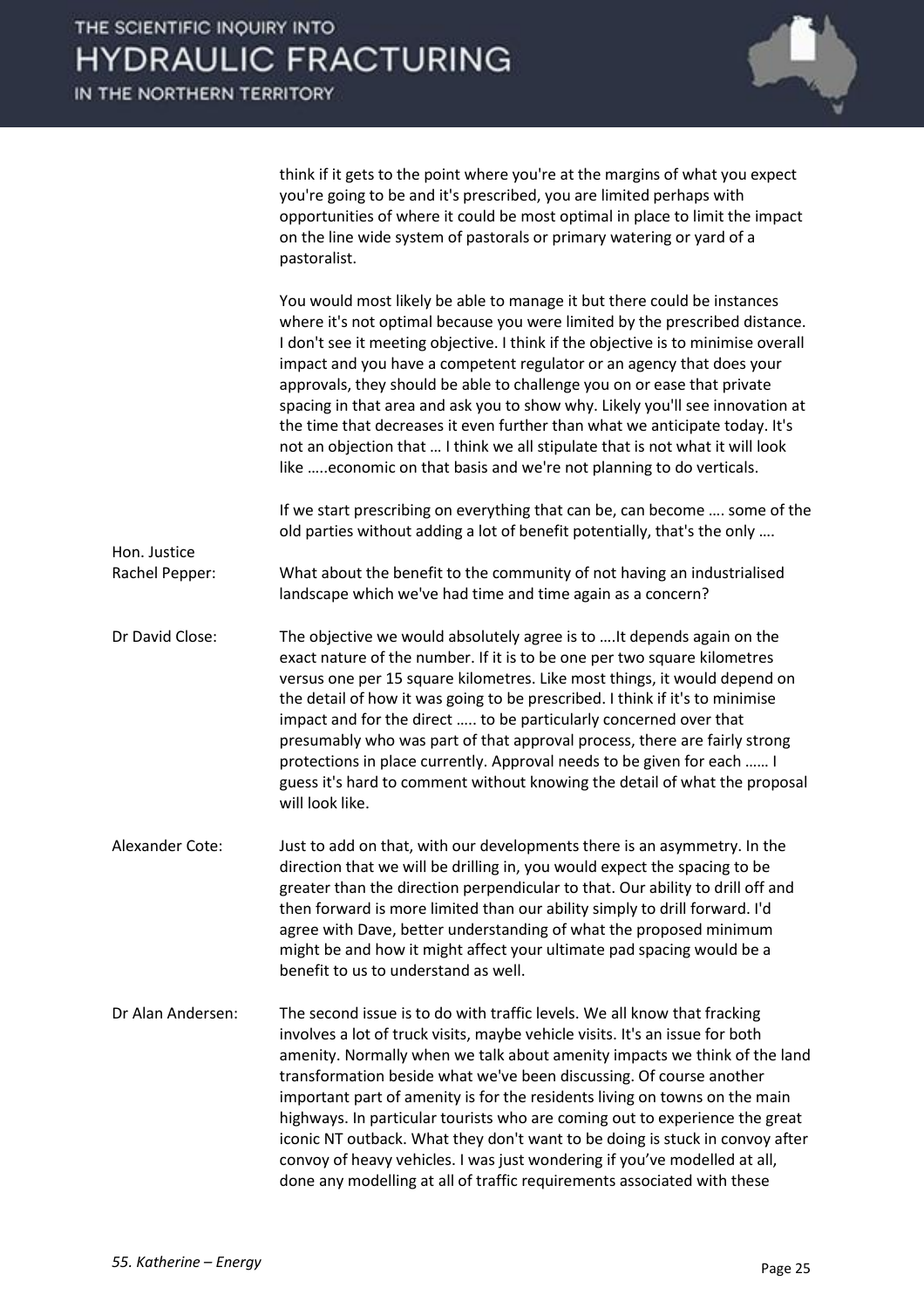IN THE NORTHERN TERRITORY



scenarios and phases that you've shown us. Maybe if you could just take that on …..

Stephanie Stonier: Dr. Anderson, we haven't done modelling on a development scenario explicitly yet. What we can share with you is the modelling we did for your exploration activity which we submitted to the regulator as well as consulted with the department of transport on and had them assess the number of vehicle movements, the type of vehicle movements, heavy vehicles, light vehicles and overall what duration window. We then also had to share that information with the department of tourism to understand that if they thought that there was going to be any material impact on tourists using the Carpentaria highway and the Stuart highway. We're very happy to share that information with you.

> In both instances, in terms of feedback from those three agencies, they deemed that level of activity to be marginal and not of concern and subsequently endorsed our traffic management plans for that activity.

Dr Alan Andersen: Thanks for that. That's for the exploration phase you've done. Obviously if you're scaling up it's going to be quite a bit …. If you're able to scale up those figures possibly on your submission, if you could do that, that would be really good.

Stephanie Stonier: We'll attempt to model that for you.

Dr Alan Andersen: Then associating question. I don't know if you've given any thought to this. One mitigation option possibly would be to use railing. Is that something that's considered and ….

- Dr David Close: Absolutely. Given the Darwin port is a pretty major existing port facility connected to a rail network that goes very close to the permit edge. It would seem like a very logical way to alleviate, minimise cost, alleviate impact on other users. Much of the material such as ….and so forth will only come out of steel ….. in Asia and be one of the competitive advantages we have say over the US is that we're actually close to all of those supply routes. I think rail will be an important part of, certainly of the imports. That would alleviate that problem. How to model that is something we're discussing with some of the people in our projects team and we'll certainly work on coming back with a more detailed reply.
- Dr Alan Andersen: My final question is something that the panel has just been alerted to recently. That is this thing called radial drilling as an alternative to fracking. Is that something that you've come across? We've read a conversation piece on this, that's all we know about it.
- Alexander Cote: If it's what I think it is, and I'll come back with a more thorough response. We're dealing with such tight rocks that the amount of surface area that we need to create in order to effectively produce the shale, you would never be able to achieve through a drilling technique. The only reason these plays are viable is the extensive amount for surface area that we're able to create to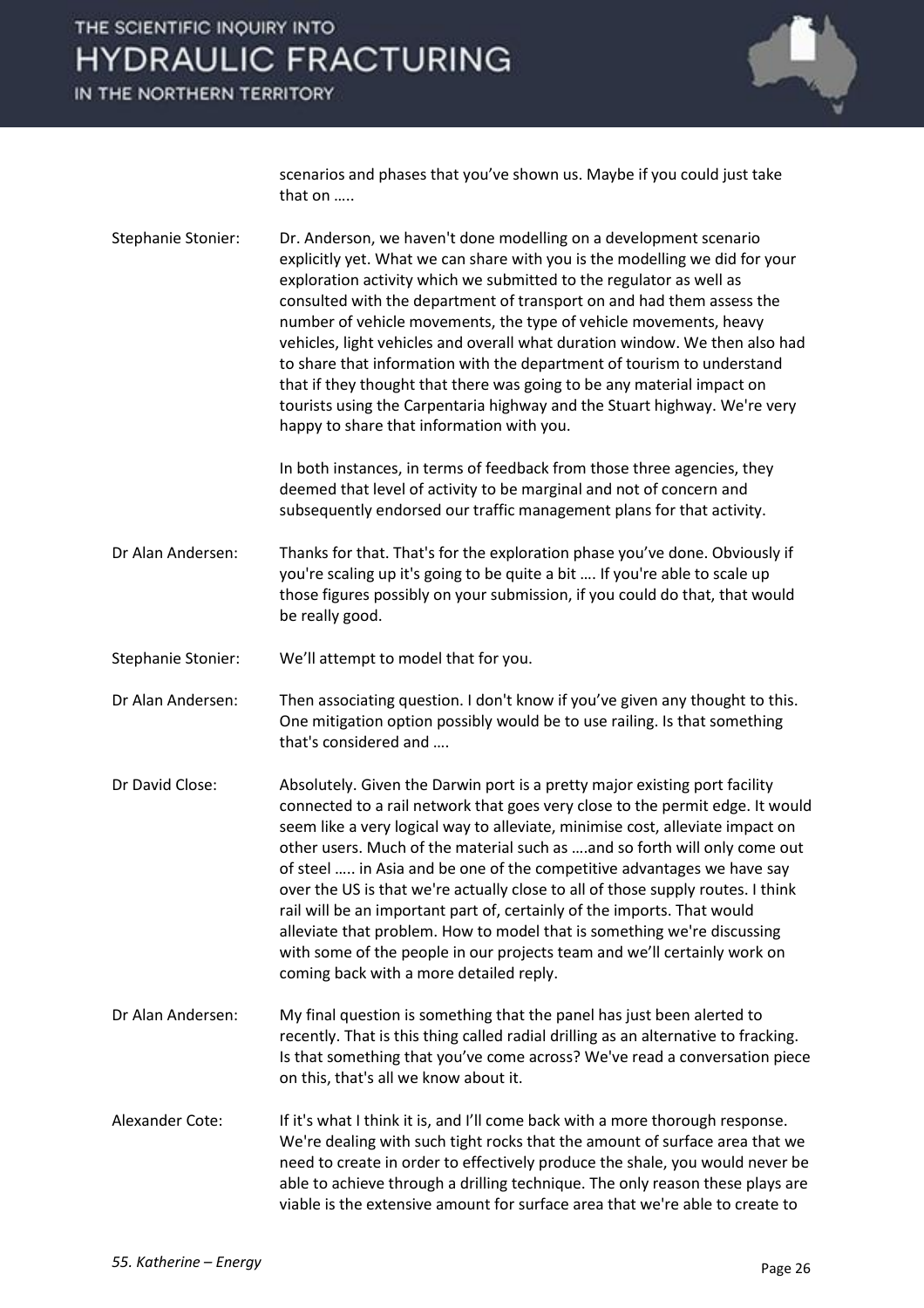IN THE NORTHERN TERRITORY



compensate for your 10 to the -9 permeabilities. I will take a closer look at exactly the technique that they're suggesting and I'll provide some commentary and a written response.

- Dr Alan Andersen: Apparently ....
- Alexander Cote: I'll have to take also a look at what type of assets they're applying that technology to. It might be a plate that has significantly higher permeabilities than what we're dealing with. I'll happily take a look at that and provide some commentary. Hon. Justice

| Rachel Pepper: | Yes, professor Hart. |
|----------------|----------------------|
|                |                      |

| Professor       |                                                                                                                                                                                                                                                                                                                                                                                                                                                                                                                                                                                                                                                                                                                                                                                                                                               |
|-----------------|-----------------------------------------------------------------------------------------------------------------------------------------------------------------------------------------------------------------------------------------------------------------------------------------------------------------------------------------------------------------------------------------------------------------------------------------------------------------------------------------------------------------------------------------------------------------------------------------------------------------------------------------------------------------------------------------------------------------------------------------------------------------------------------------------------------------------------------------------|
| Barry Hart AM:  | I have four broad areas. First of all the  resource and what is known about<br>it. You put up the commonly quoted recharge, right? 100,000 mega litres<br>per year. We put in the interim report that there's another couple reports<br>that go from 100 to 330,000. Question one is, do you have any additional<br>information  that's come from the department, all of that information.<br>Basically it's been redone and redone by various consultants. It's essentially<br>the same information. I can't find anything at all really about the age of the<br>water which is related to recharge. We've got information on the passage,<br>the Northern going across the Roper and also to the Daily. Nothing in terms<br>of rate of passage. Which for the Roper people particularly  we've just had<br>some presentations on that area. |
|                 | The importance of the springs and the Roper River and so forth. That's a<br>crucial question. I seem to recall some information I haven't been able to<br>pinpoint it. it's the order of 300 years. If you've got any information on that<br>we'd really appreciate it.                                                                                                                                                                                                                                                                                                                                                                                                                                                                                                                                                                       |
| Dr David Close: | Most of our information is in the  study which did summarise a lot of that.<br>A lot of source data as you say is that Northern Australia's  project by<br>CSIRO around 2009. We do have a reasonable head map across our permit<br>areas. That's about 100 kilometres South to North. There's about three to<br>four depending to whether you're on the edges.                                                                                                                                                                                                                                                                                                                                                                                                                                                                               |
| Professor       |                                                                                                                                                                                                                                                                                                                                                                                                                                                                                                                                                                                                                                                                                                                                                                                                                                               |
| Barry Hart AM:  | Say that again.                                                                                                                                                                                                                                                                                                                                                                                                                                                                                                                                                                                                                                                                                                                                                                                                                               |
| Dr David Close: | Across our permit, the head range is about three to four metres.                                                                                                                                                                                                                                                                                                                                                                                                                                                                                                                                                                                                                                                                                                                                                                              |
| Professor       |                                                                                                                                                                                                                                                                                                                                                                                                                                                                                                                                                                                                                                                                                                                                                                                                                                               |
| Barry Hart AM:  | North to South. Down to Elliot?                                                                                                                                                                                                                                                                                                                                                                                                                                                                                                                                                                                                                                                                                                                                                                                                               |
| Dr David Close: | Higher towards the South, lower towards the North. Supporting that<br>northward flow in the  limestone aquifer. A relatively low head compared<br>to  we recently sourced a  from Katherine and the head between say just                                                                                                                                                                                                                                                                                                                                                                                                                                                                                                                                                                                                                     |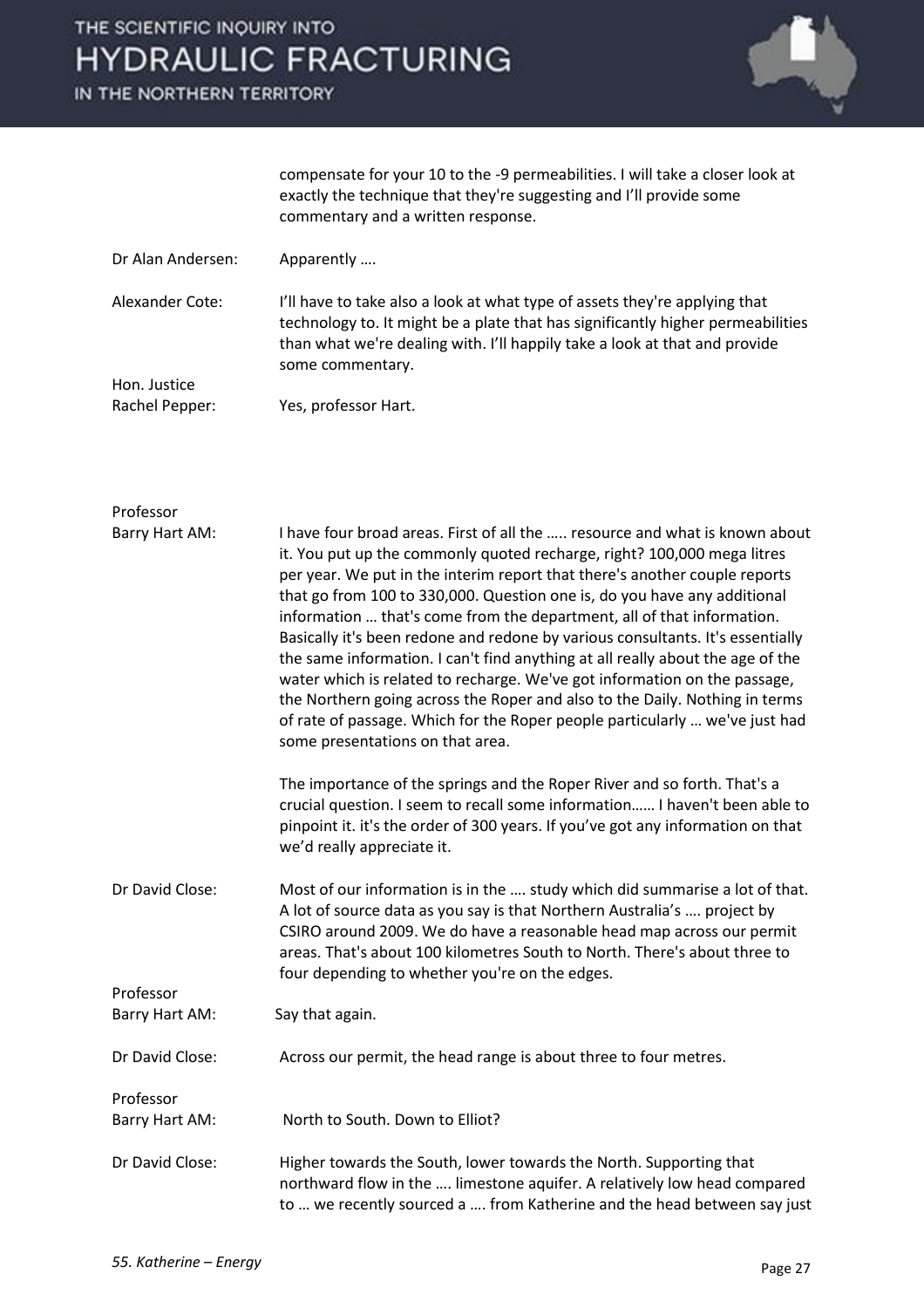

a bit … honestly a bit of work going on at the moment. Both …. Tindal and the Katherine River required a high head over a relatively short distance. We see a relatively low head over a larger distance. We expect our transit times to be …. we're seeing in this region. That's very much one of the focuses of the….. road studies. We're looking to find well pairs which are that easier to find that would be appropriate for ….studies to try and start. I it might take us a number of years because of how slow it is.

|                             | I suspect in time we'll rill a purpose built monitoring network for<br>understanding the ground water baseline. It would taketo start getting<br>the real data to answer that question. I guess what we can say it's not faster<br>than X because we would see that more rapidly. It is in the order of the<br>hundreds of years.  most of the recharge for the Roper River. I think it's<br>other studies by the department show limited radius around the Roper River<br>where recharge comes from.                                                                                                                                                                                                              |
|-----------------------------|--------------------------------------------------------------------------------------------------------------------------------------------------------------------------------------------------------------------------------------------------------------------------------------------------------------------------------------------------------------------------------------------------------------------------------------------------------------------------------------------------------------------------------------------------------------------------------------------------------------------------------------------------------------------------------------------------------------------|
| Professor<br>Barry Hart AM: | That's true. If you take the 100,000, almost all of that information is in the<br>Northern part of  We haven't been able to find anything that relates to                                                                                                                                                                                                                                                                                                                                                                                                                                                                                                                                                          |
|                             | potential recharge in the Southern part. It's got to be less. The rains-                                                                                                                                                                                                                                                                                                                                                                                                                                                                                                                                                                                                                                           |
| Dr David Close:             | That far, it's not substantiated between Elliot and                                                                                                                                                                                                                                                                                                                                                                                                                                                                                                                                                                                                                                                                |
| Professor<br>Barry Hart AM: | It's a substantial change in the rainfall load.                                                                                                                                                                                                                                                                                                                                                                                                                                                                                                                                                                                                                                                                    |
| Dr David Close:             | Okay, I'll have to go back to my maps.                                                                                                                                                                                                                                                                                                                                                                                                                                                                                                                                                                                                                                                                             |
| Professor<br>Barry Hart AM: | That was the first one. We see that as an important set of uncertainties. The<br>second question that I have relates to the reuse of the flow back water.<br>Thank you very much for the updating, it's been all over the place in terms<br>of the potential. I think it was 90 to 100% that you suggested was in your<br>ballpark in  which is-                                                                                                                                                                                                                                                                                                                                                                   |
| Alexander Cote:             | Correct. Of the returned fluid that we're able to recycle.                                                                                                                                                                                                                                                                                                                                                                                                                                                                                                                                                                                                                                                         |
| Professor                   |                                                                                                                                                                                                                                                                                                                                                                                                                                                                                                                                                                                                                                                                                                                    |
| Barry Hart AM:              | Which is very good. Two questions I'll have with that. Is there a need for any<br>treatment of that flow back water before you can reuse it?                                                                                                                                                                                                                                                                                                                                                                                                                                                                                                                                                                       |
| Alexander Cote:             | We took a sample and we tried to make the exact same fluid, the same<br>properties that we used and we didn't have any issue creating again a cross<br>linked fluid. One of the questions moving forward will be, do we continue<br>with a hybrid design or do we move towards a sleek water design? There<br>was very specific reasons we had to go with a hybrid design. Part of that was<br>down to the well board design. As far as the salinity values, the salinity<br>values weren't high enough to cause us an issue. Keep in mind also the flow<br>back water would need to be blended or would be blended to supplement<br>back up to the volume that's required. We believe that if we were just to use |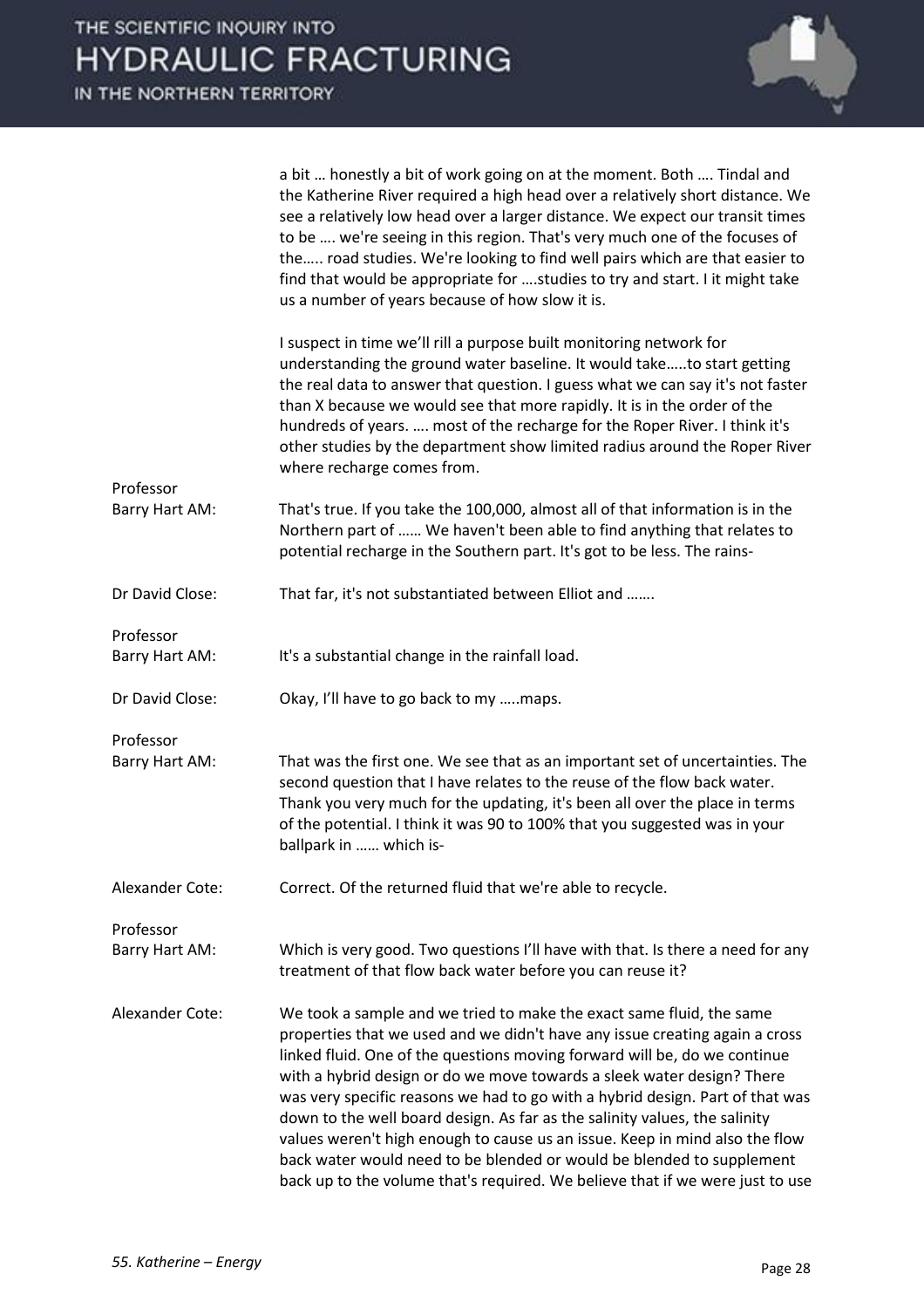IN THE NORTHERN TERRITORY



|                             | the flow back water that we recovered at  and if we're able to get enough<br>of it to do a whole stimulation job, we could simply use that fluid.                                                                                                                                                                                                                                                                                                                                                                                                                                                                                                                                                                                                   |
|-----------------------------|-----------------------------------------------------------------------------------------------------------------------------------------------------------------------------------------------------------------------------------------------------------------------------------------------------------------------------------------------------------------------------------------------------------------------------------------------------------------------------------------------------------------------------------------------------------------------------------------------------------------------------------------------------------------------------------------------------------------------------------------------------|
| Professor                   | The fluid's properties will only improve once we start planting back down.                                                                                                                                                                                                                                                                                                                                                                                                                                                                                                                                                                                                                                                                          |
| Barry Hart AM:              | Presumable there's a minimum time that you can keep reusing in a                                                                                                                                                                                                                                                                                                                                                                                                                                                                                                                                                                                                                                                                                    |
| Alexander Cote:             | Once you get too many dissolved solids and stuff in there, typically what will<br>happen is you'll have a series of retention ponds and you'll move water from<br>one to the next. In plays that I have been, that I have worked in, we haven't<br>needed any elaborate filtration systems or anything of the like. Usually time<br>and settling was our strategy of choice.                                                                                                                                                                                                                                                                                                                                                                        |
| Professor<br>Barry Hart AM: | with other types. Shandy, mixing with other possibilities. Sorry,Third                                                                                                                                                                                                                                                                                                                                                                                                                                                                                                                                                                                                                                                                              |
|                             | one relates to hypothetical of  I know what you've said about the, from<br>your perspective at least low risk of contamination of an aquifer. Let me put<br>to you if it does occur. What remediation methods do you have available to<br>you?                                                                                                                                                                                                                                                                                                                                                                                                                                                                                                      |
| Dr David Close:             | The specifics of the event would be important. A surface spill of flow back<br>fluid versus later in the production's life cycle where methane is your only<br>really available contaminate. Methane, if you did detect that there was any<br>stray methane you would still have, if it's a producing phase the ability to<br>remediate that well. Added methane over a short period of time would<br>have a short life in the aquifer because it's highly mobile and it's buoyancy is<br>how it would  Anything else required other than that time. With flow back<br>fluid, it's most likely going to be non aquifer title or comprehended scenario<br>versus an aquifer contamination event rather than a surface soil or near<br>surface event. |
|                             | You would, depending on the scale, put the right monitoring in place. Look<br>at what the extent you're expected to be. If it's mobile, is removal and or<br>treatment of the material, the right action at that point.                                                                                                                                                                                                                                                                                                                                                                                                                                                                                                                             |
| Professor<br>Barry Hart AM: | Removal, how?                                                                                                                                                                                                                                                                                                                                                                                                                                                                                                                                                                                                                                                                                                                                       |
| Dr David Close:             | If it's a soil based event  It would have to migrate very quickly to be an<br>issue into the grand water. If it did make it to the grand water, the front will<br>have expanded substantially such that surely the dilution is reasonable.<br>Again it would depend on exactly what we're talking about. If it was flow<br>back fluid I think that would not, from what we've seen, there were no<br>lasting environmental legacy from that. Obviously you had to sustain<br>probably across the development that would be an issue. If you're talking<br>about a single one off incident, we don't expect that will create any kind of<br>environmental legacy.                                                                                    |
| Professor<br>Barry Hart AM: | Just one more. I've got a couple on the waste water which is what we have                                                                                                                                                                                                                                                                                                                                                                                                                                                                                                                                                                                                                                                                           |
|                             |                                                                                                                                                                                                                                                                                                                                                                                                                                                                                                                                                                                                                                                                                                                                                     |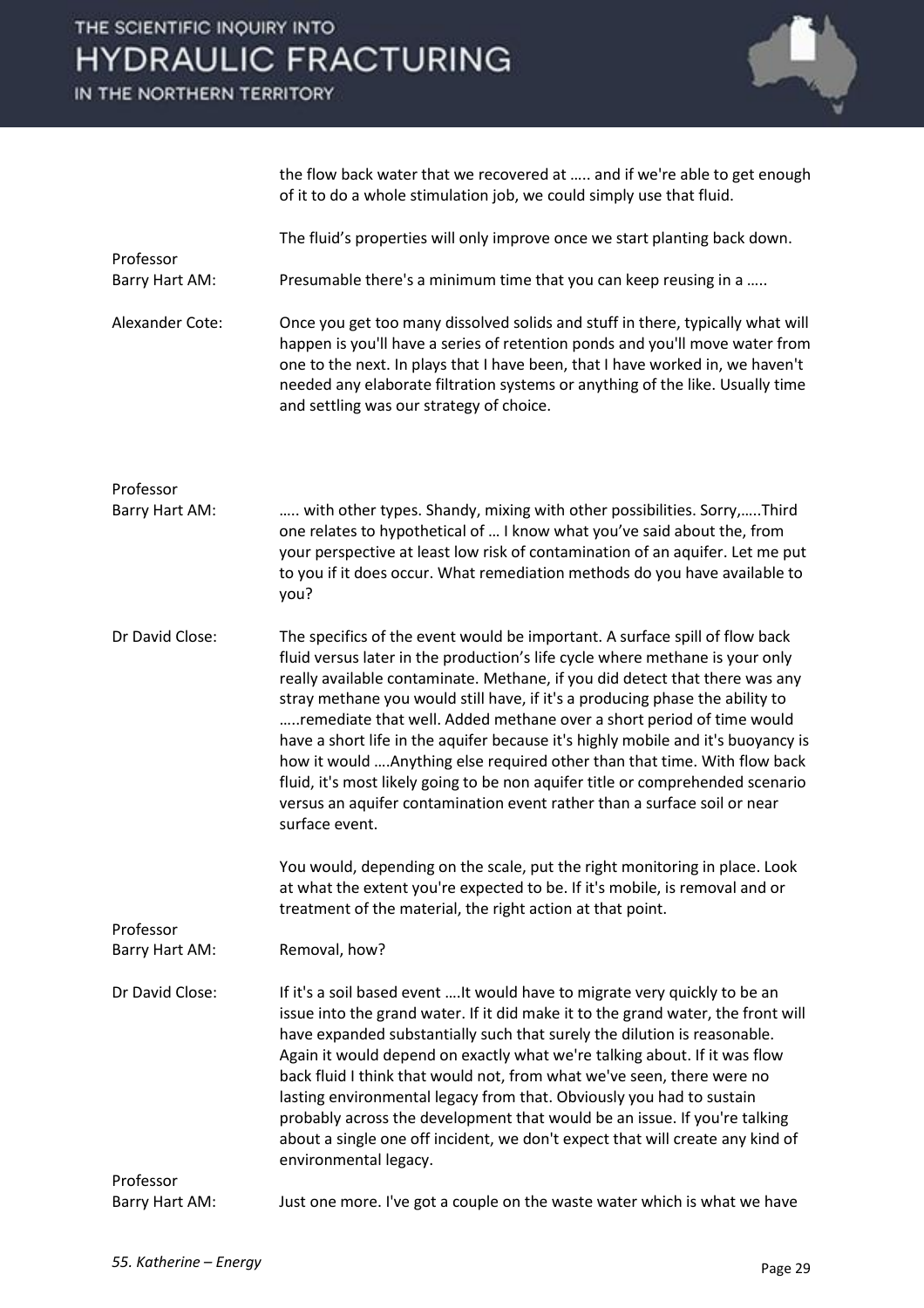

|                           | been talking about, flow back water. Just going back to what you said before<br>which worries me a little bit. If I can paraphrase it you say dilution's going to<br>fix it. Dilution's the answer to pollution. I don't know what you meant but<br>that's the way it came out to me. I think that depends very much on  what<br>are you going to do, what do you anticipate doing for the monitoring? That's<br>the first thing, you've got to know it's there. That's why I asked the question<br>about the flow path and the rate of flow paths. If you're right about the<br>dilution, that is very much tied up with  That you've monitored down flow<br>path and that there's enough flow that you will in fact get dispersion. |
|---------------------------|---------------------------------------------------------------------------------------------------------------------------------------------------------------------------------------------------------------------------------------------------------------------------------------------------------------------------------------------------------------------------------------------------------------------------------------------------------------------------------------------------------------------------------------------------------------------------------------------------------------------------------------------------------------------------------------------------------------------------------------|
|                           | I see a number of issues there. You don't have to answer now. I'd appreciate<br>that. Certainly if you take that on board and-                                                                                                                                                                                                                                                                                                                                                                                                                                                                                                                                                                                                        |
| Dr David Close:           | Yeah, I think we are doing some detailed balling based on your at the<br>moment to look at what it would look like in terms of if you had  different<br>scales. I think whether it's a pipe for us to not know it had happened, we<br>have to put any kind of time lag, we have to think of a scenario where it<br>could occur without immediate knowledge. We can just assume that gap<br>exists for the purpose of                                                                                                                                                                                                                                                                                                                  |
| Professor                 |                                                                                                                                                                                                                                                                                                                                                                                                                                                                                                                                                                                                                                                                                                                                       |
| Barry Hart AM:            | The reason I'm asking this, I asked Santos too, is that the contamination of<br>water, use of too much water but contamination of grand water is<br>absolutely key on everyone's mind. We want to get as much information as<br>we possibly can from the companies as to what they potentially can do<br>about it, nothing or lots. Okay, you put in place all of the methodologies to<br>ensure it doesn't occur. As everyone knows, these things do happen at<br>times. What can we do about it? That's why I'm-                                                                                                                                                                                                                    |
| Hon. Justice              |                                                                                                                                                                                                                                                                                                                                                                                                                                                                                                                                                                                                                                                                                                                                       |
| Rachel Pepper:            | It's a particular concern with decommissioned wells. Time and time again<br>the question's asked, well, look, okay, well's been decommissioned. Let's say<br>that hypothetically speaking there is a failure that results in methane<br>seepage into the aquifer. How do you: A monitor to see whether or not that<br>is occurring? If it does occur what happens?                                                                                                                                                                                                                                                                                                                                                                    |
| <b>Stephanie Stonier:</b> | I think we have a better understanding of what you're asking us to respond<br>to. We will include some scenarios in surface builds of frack fluid, a diesel<br>spill at surface, how you would deal with that as well as potential<br>contamination through the pathway of the well bore and get that back to<br>you in writing.                                                                                                                                                                                                                                                                                                                                                                                                      |
| Hon. Justice              |                                                                                                                                                                                                                                                                                                                                                                                                                                                                                                                                                                                                                                                                                                                                       |
| Rachel Pepper:            | Thank you. That'd be useful. Including monitoring, that would be, that's<br>quite critical, thank you.                                                                                                                                                                                                                                                                                                                                                                                                                                                                                                                                                                                                                                |
| Professor                 |                                                                                                                                                                                                                                                                                                                                                                                                                                                                                                                                                                                                                                                                                                                                       |
| Barry Hart AM:            | The last one again on the water you've gone through and you'll obviously go<br>through but more detail in terms of collection, storage, treatment,<br>potentially and reuse. What I wanted to ask was whether there's been any<br>discussions between your three players, you Santos and Pangaea about a<br>coordination. I'm think probably more about if there's a component of<br>treatment. Doesn't seem to me, given that it's only what, a couple hundred<br>kilometres or there about, whether there's a potential for some                                                                                                                                                                                                    |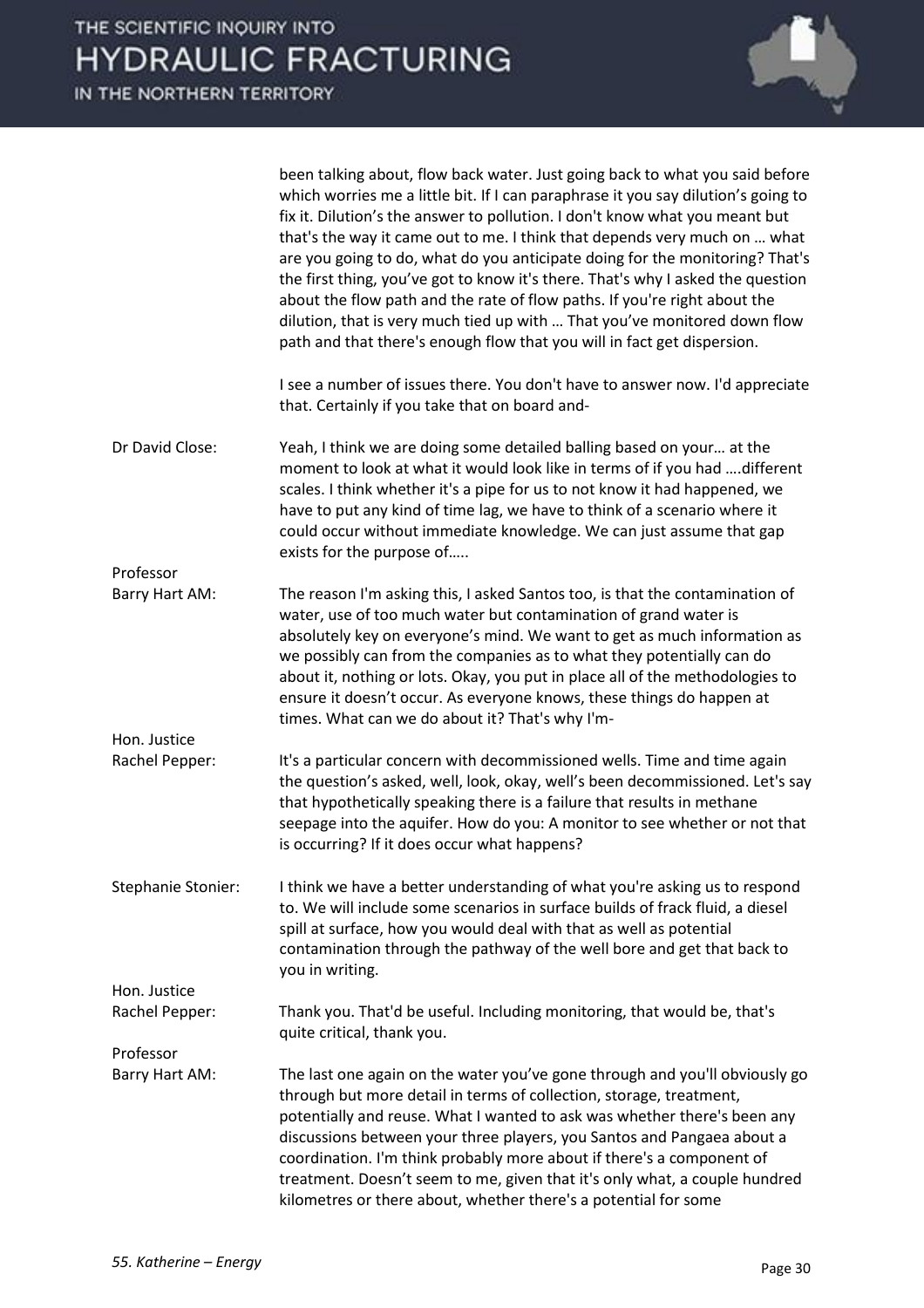

coordination.

| Dr David Close:     | We had high level conversations. If we were to be moving towards projects<br>where that requires a solution I think it would make sense. I think the<br>industry has moved a long way from 2010, 2012 time. We'd look at ways to<br>minimise waste impact, optimise the cost of the proponents plus make it<br>more efficient and less impactful  I think you're right that there's<br>considerations around having fair contracts and having people being able to<br>work, not creating  effectively. We will work through that to try and come<br>up with a sense of a sensible solution. Anything you want to add?                                                                                                                                                                                                                                                                                                                                                                                             |
|---------------------|-------------------------------------------------------------------------------------------------------------------------------------------------------------------------------------------------------------------------------------------------------------------------------------------------------------------------------------------------------------------------------------------------------------------------------------------------------------------------------------------------------------------------------------------------------------------------------------------------------------------------------------------------------------------------------------------------------------------------------------------------------------------------------------------------------------------------------------------------------------------------------------------------------------------------------------------------------------------------------------------------------------------|
| Alexander Cote:     | I thought I'd just say that you also have to balance other items out. The<br>additional pipelines that would be required or trucking to move things to<br>central facilities versus individual facilities. Probably depend on exactly what<br>that treatment scenario might look like.                                                                                                                                                                                                                                                                                                                                                                                                                                                                                                                                                                                                                                                                                                                            |
| Hon. Justice        |                                                                                                                                                                                                                                                                                                                                                                                                                                                                                                                                                                                                                                                                                                                                                                                                                                                                                                                                                                                                                   |
| Rachel Pepper:      | I know there are a few more questions. Are you content to stay and answer<br>them? I'm just worried about  we would but I'm also conscious that there<br>may be forms of transport that can't wait.                                                                                                                                                                                                                                                                                                                                                                                                                                                                                                                                                                                                                                                                                                                                                                                                               |
| Stephanie Stonier:  | We have maybe 15 minutes.                                                                                                                                                                                                                                                                                                                                                                                                                                                                                                                                                                                                                                                                                                                                                                                                                                                                                                                                                                                         |
| Hon. Justice        |                                                                                                                                                                                                                                                                                                                                                                                                                                                                                                                                                                                                                                                                                                                                                                                                                                                                                                                                                                                                                   |
| Rachel Pepper:      | That's perfect, excellent. Dr. Beck.                                                                                                                                                                                                                                                                                                                                                                                                                                                                                                                                                                                                                                                                                                                                                                                                                                                                                                                                                                              |
| Dr Vaughan Beck AM: | Thank you very much. You've opened the gate. Couple of questions. We've<br>heard repeatedly that Australia is awash with gas. The implication being<br>that, why do this development. In at least one of the presentations at the<br>hearing, information was extracted from a recent  report to demonstrate<br>that Australia is awash with gas. Can you enlighten us the panel as to what<br>the situation is from your perspective so that we understand the details.                                                                                                                                                                                                                                                                                                                                                                                                                                                                                                                                          |
| Dr David Close:     | Yeah I think it is a confusing subject matter area. We hear daily f, is there a<br>supply crisis and others who would suggest that, as you say, we are awash<br>with gas. Clearly the supply demand gap has tightened. I think that's no<br>secret. If there was a readily available gas resource to expand quickly I think<br>we would see that happening. If you look at this case there hasn't been<br>any more resources rapidly being brought to market. I think that the answer<br>lies in that free market. Over time you would expect the market to respond.<br>There was always going to be a longer term transition as Australia became<br>an exporter from the East Coast as well. We had decades of a relatively low,<br>an efficiently low gas price that wasn't sustainable through necessarily the<br>transition that was foreseeable.<br>I think there is definitely a place for Northern territory in the long term<br>supply security in the East Coast. There aren't that many remaining large |
|                     | scale resources that could be added to the  in Australia over the coming<br>decades that we know of today.                                                                                                                                                                                                                                                                                                                                                                                                                                                                                                                                                                                                                                                                                                                                                                                                                                                                                                        |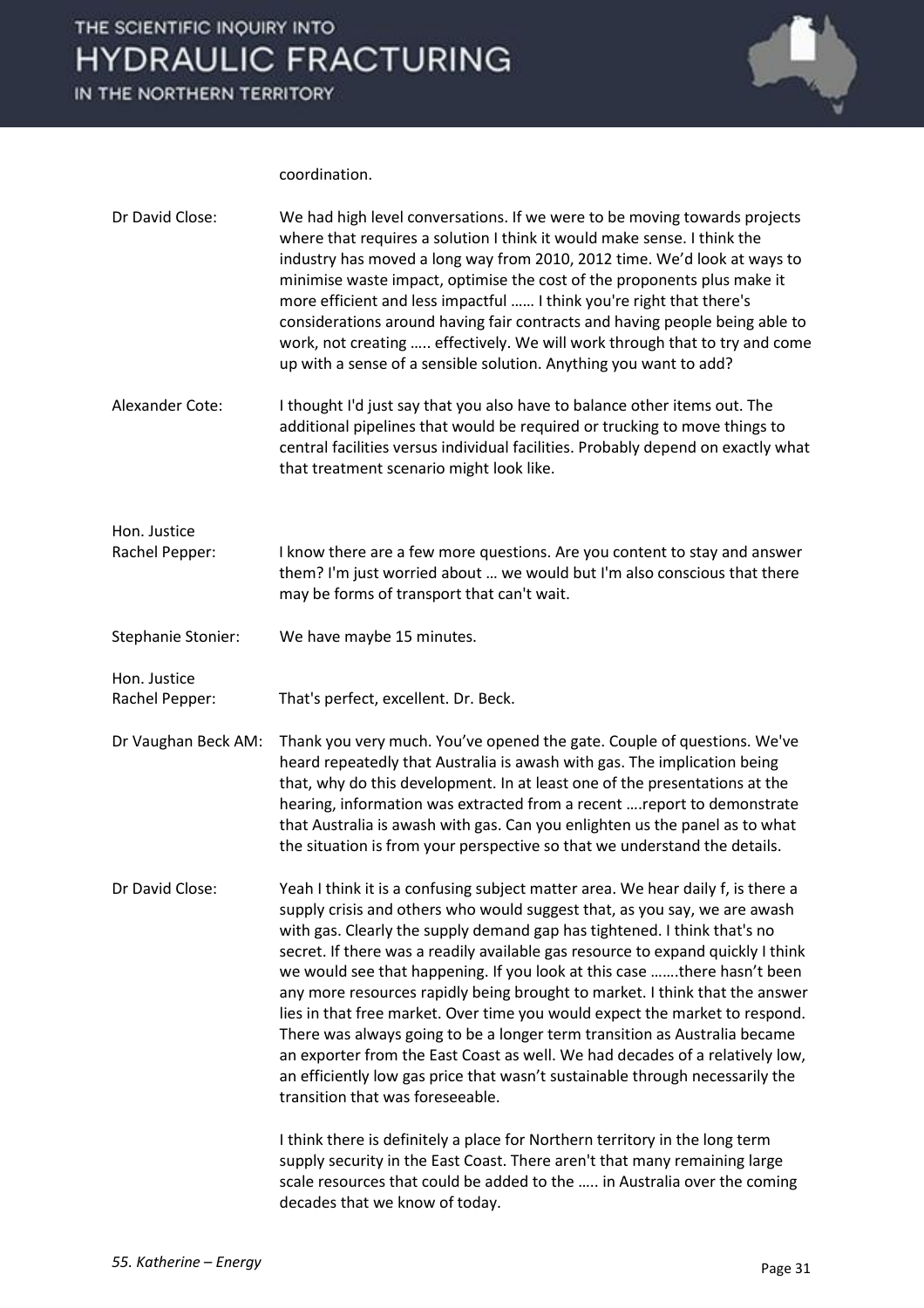IN THE NORTHERN TERRITORY



| Dr Vaughan Beck AM:            | Will you be able to furnish us with some details? Origin and others are<br>obviously looking at the potential development  Others are telling us that<br>we're awash with gas. As a panel, is conflicting messages coming and if you<br>could help provide some documentation that would either reassure us or<br>whatever, we'd be most grateful for that. As I said, one starting point was<br>data that was extracted from a recent  report.                                                                                                                                                    |
|--------------------------------|----------------------------------------------------------------------------------------------------------------------------------------------------------------------------------------------------------------------------------------------------------------------------------------------------------------------------------------------------------------------------------------------------------------------------------------------------------------------------------------------------------------------------------------------------------------------------------------------------|
| Dr David Close:                | Certainly come back with what might be origins of position as posted in<br>retail or wholesale and generate and explore our own and give a position<br>where we think that reflection on that.                                                                                                                                                                                                                                                                                                                                                                                                     |
| Dr Vaughan Beck AM:            | That would be most helpful, thank you very much. Second question is, based<br>upon that same  report, it said, it was reported to have said that the gas<br>from the northern territory is going to be high priced gas at \$7.50 at the<br>By the time that you add transport costs and so forth under that then intake<br>gas will be blown out the water was the implication. Again, why are we<br>going through this exercise?                                                                                                                                                                  |
| Dr David Close:                | I think there's a range of outcomes that are all potentially in front of us. That<br>could be that the Northern territory shower gas is not competitive with<br>other sources of gas in the market. Whether it's North West  coming<br>through a network or whether it's marginal Queensland CSG players or<br>expansion in the  basins. I certainly don't know that answer. I think there<br>are other possible range of distribution of outcomes in front and in the<br>There are a suite of those where it could be marginally economic and<br>there's a suite where it could be very economic. |
|                                | Until we have further data to really understand what an individual well<br>could deliver and what that individual well costs, that would either come the<br>transport to cost differential if it was of sufficient quality. I think it's a really<br>good question and we hope to get enough data to be able to put a great<br>detailed case to you about what  was. Look, I came to get funding for<br>that project, you'd expect to be held to that level of thoroughness.                                                                                                                       |
| Dr Vaughan Beck AM:            | At what stage do you think you would be in a position to have that internal<br>information to make a commercial decision?                                                                                                                                                                                                                                                                                                                                                                                                                                                                          |
| Dr David Close:                | I think at the moment we'd hope if we were able to start doing further<br>exploration and appraisal, you may if in a  two to three years down that<br>is clearly going to be successful. It could take three to five years if you're into<br>that with the range down where the rate or return is less clear. I don't know<br>that you again would know for sure what that time frame looks like. I think<br>there's a report used to time frame about 10 years before you received<br>ours. I think that's a reasonable starting point. We would support that kind<br>of time range.              |
| Dr Vaughan Beck AM:            | Making commercial decisions, it's going to be  Another question is                                                                                                                                                                                                                                                                                                                                                                                                                                                                                                                                 |
| Hon. Justice<br>Rachel Pepper: | I think Dr. Ritchie also has a question as well.                                                                                                                                                                                                                                                                                                                                                                                                                                                                                                                                                   |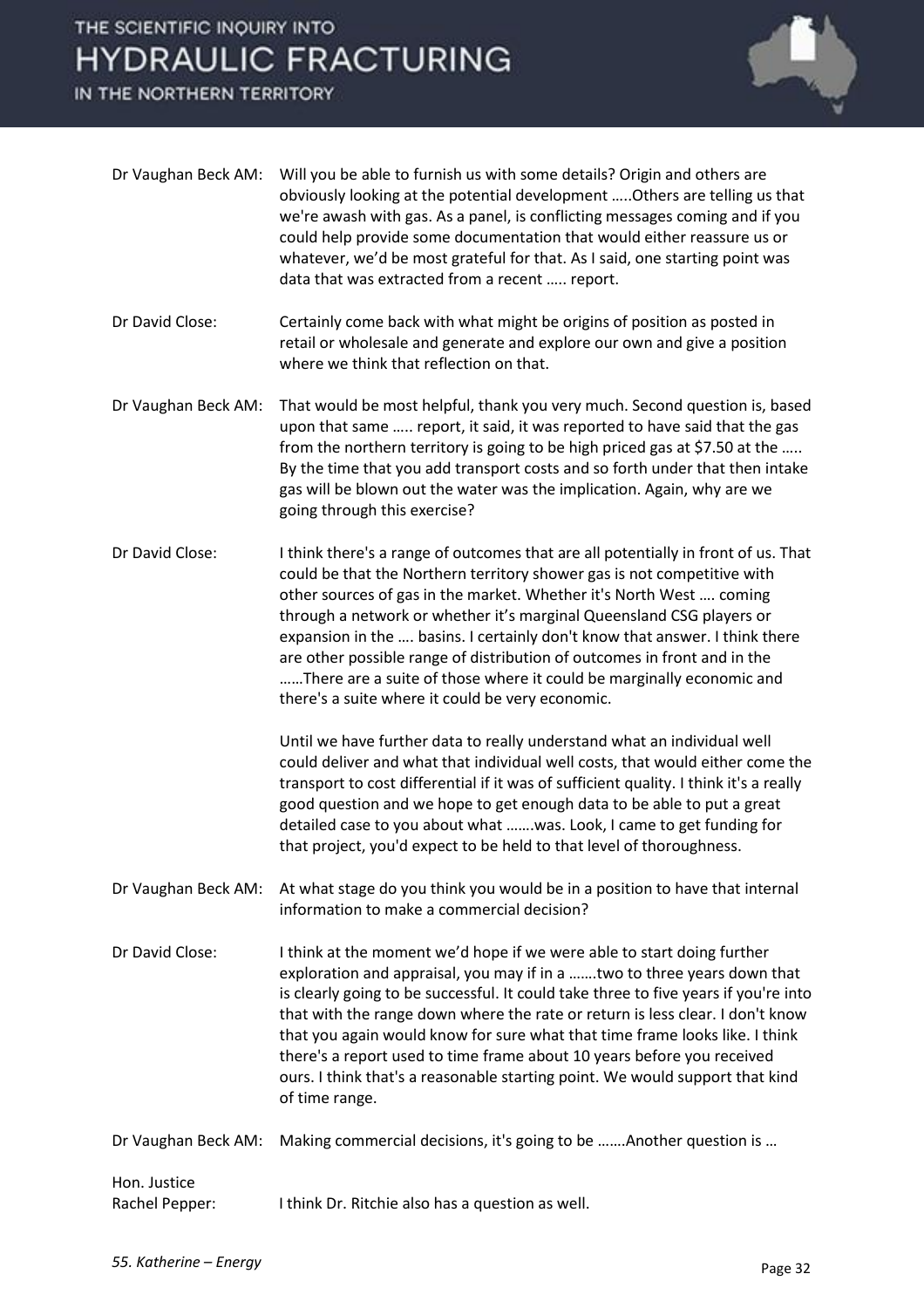IN THE NORTHERN TERRITORY



|                                | Dr Vaughan Beck AM: You mentioned the analogue with  The test result from Amanji was I think<br>initial flow of  I can't remember the figure.                                                                                                                                                                                                                                                                                                                                                                                                                                                                                                                |
|--------------------------------|--------------------------------------------------------------------------------------------------------------------------------------------------------------------------------------------------------------------------------------------------------------------------------------------------------------------------------------------------------------------------------------------------------------------------------------------------------------------------------------------------------------------------------------------------------------------------------------------------------------------------------------------------------------|
| Alexander Cote:                | Just over a million a day.                                                                                                                                                                                                                                                                                                                                                                                                                                                                                                                                                                                                                                   |
| Dr Vaughan Beck AM:            | You could refresh my memory.                                                                                                                                                                                                                                                                                                                                                                                                                                                                                                                                                                                                                                 |
| Dr David Close:                | A little bit over a million standing cubic feet a day.                                                                                                                                                                                                                                                                                                                                                                                                                                                                                                                                                                                                       |
| Dr Vaughan Beck AM:            | A million standing cubic feet per day I think it was. This is now a question on<br>speculation. The Marcella's field is current with delivering I think about four<br>billion cubic feet. Clear there's a big range in that. Are you ready to<br>speculate on the out of the  base and on the basis of you wanted?                                                                                                                                                                                                                                                                                                                                           |
| Dr David Close:                | We do, we were quite cautious in  release not to try and focus exactly<br>what theindividual would be if it was a development well. That's quite<br>sensitive information to give to our partners. I think we see the technical<br>parameters  assimilated players like the  or  such that the range of<br>outcomes that they are able to achieve today would be if we are in a success<br>outcome, a range that's not unreasonable for us to anticipate. A little bit<br>round about  Bi analogue is our bet. With one data point, analogue is our<br>best way. There's lots of ways if it was less than that. If you  threshold it<br>wouldn't be economic |
| Hon. Justice<br>Rachel Pepper: | Thank you. Dr. Ritchie.                                                                                                                                                                                                                                                                                                                                                                                                                                                                                                                                                                                                                                      |
| Dr David Ritchie:              | Thank you. Given the time, could I ask that you provide us with a detailed<br>explanation and just take us through the processes that you have engaged<br>with the Northern lands council and the areas protection authority to assure<br>that you have all the approvals in place and that your assertion to us today<br>that you have consulted with all the actual owners of the land and native<br>title holders or traditional owners in the form of if it's on land. That's<br>another point that's been put to us that that hasn't taken place and I think<br>that could be cleared up quite readily by advice. Thank you.                            |
| Stephanie Stonier:             | Dr. Ritchie by detailed explanation, will you be satisfied with us responding<br>in writing with a data timeline of all our meetings and engagements and<br>what the contents of those meetings were?                                                                                                                                                                                                                                                                                                                                                                                                                                                        |
| Dr David Ritchie:              | Yes, that would be, what do you call, the factual material that would<br>accompany, an account at what you're actually doing in that. You're<br>engaging for say the negotiation of an  you're entering a negotiation to<br>get approvals under the  Whatever you believe are the things you're<br>doing to ensure that you have the approval of the traditional owners of the<br>land.                                                                                                                                                                                                                                                                      |
| Stephanie Stonier:             | We'll respond in writing. We can generally share with you that  we have<br>and on country meeting. The intent of that on country meeting is to come<br>back and report to traditional owners. Typically we have about 100 to 120<br>people at that meeting. The previous work out year's activities as well as                                                                                                                                                                                                                                                                                                                                               |